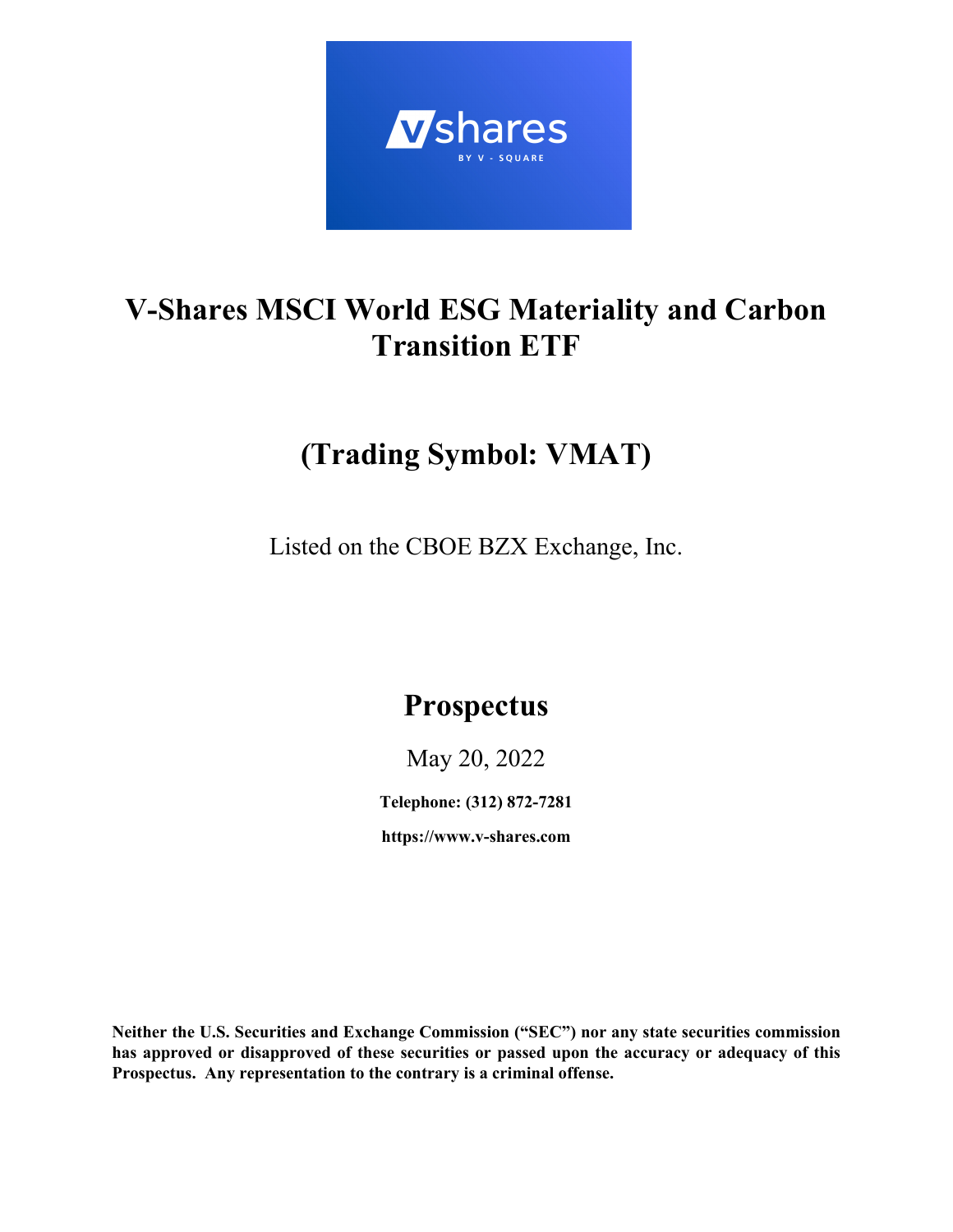# **V-Shares MSCI World ESG Materiality and Carbon Transition ETF**

## **Table of Contents**

| <b>Fund Summary</b>                                              | 1  |
|------------------------------------------------------------------|----|
| V-Shares MSCI World ESG Materiality and Carbon Transition ETF    | 1  |
| <b>Additional Fund Information</b>                               | 10 |
| <b>Investment Objective</b>                                      | 10 |
| Additional Information About the Principal Investment Strategies | 10 |
| Additional Principal Risk Information                            | 11 |
| Disclosure of Portfolio Holdings                                 | 17 |
| <b>Investment Management</b>                                     | 17 |
| <b>Investment Adviser</b>                                        | 17 |
| <b>Investment Sub-Adviser</b>                                    | 18 |
| Portfolio Managers                                               | 18 |
| Index Provider                                                   | 19 |
| Buying and Selling Fund Shares                                   | 20 |
| <b>Book Entry</b>                                                | 22 |
| <b>Other Considerations</b>                                      | 22 |
| <b>Dividends, Distributions and Taxes</b>                        | 23 |
| <b>Additional Information</b>                                    | 26 |
| <b>Financial Highlights</b>                                      | 27 |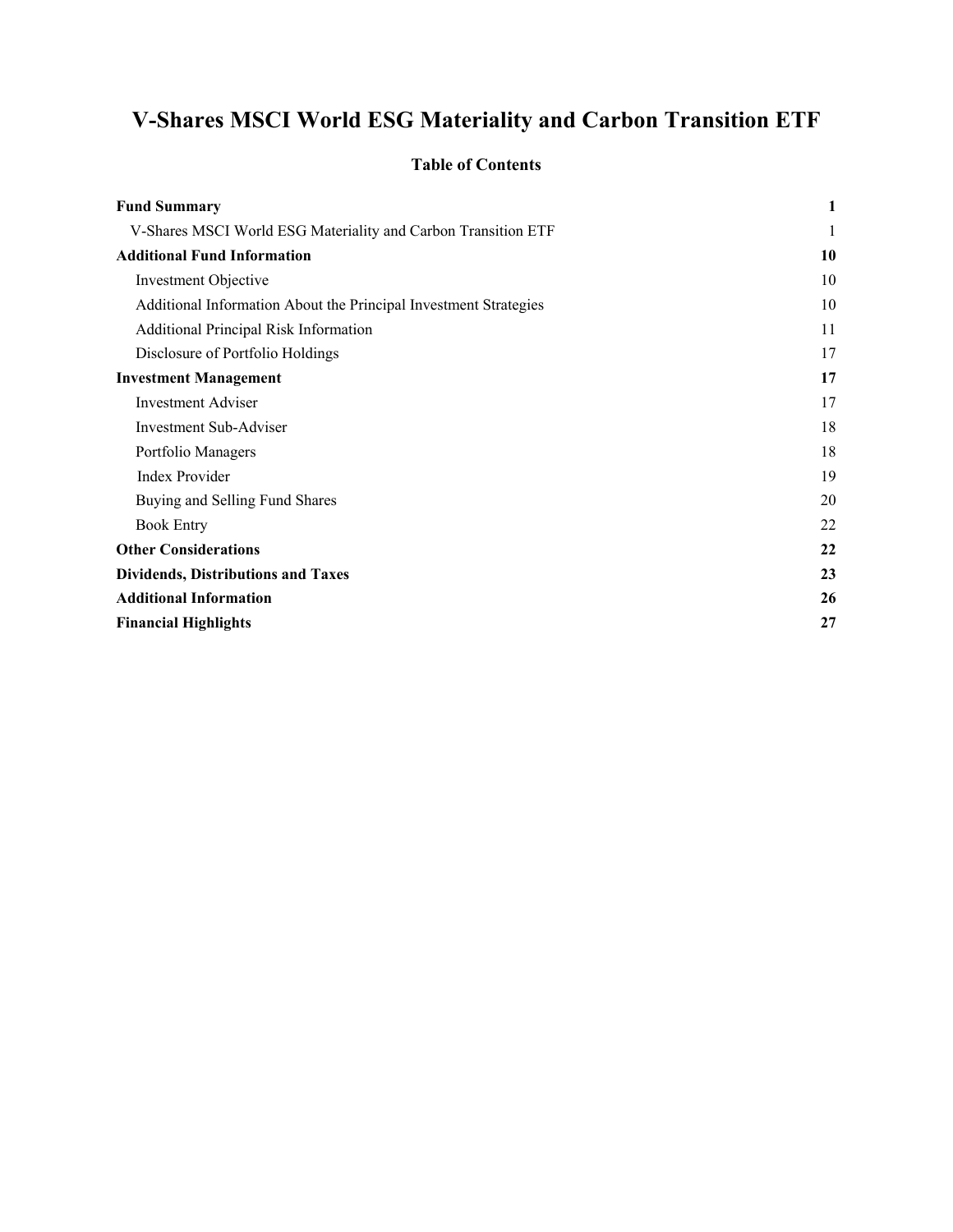# **Fund Summary**

### **V-Shares MSCI World ESG Materiality and Carbon Transition ETF**

#### **Investment Objective**

The V-Shares MSCI World ESG Materiality and Carbon Transition ETF (the "Fund") seeks to track the investment results, before fees and expenses, of the MSCI World ESG Materiality and Carbon Transition Select Index (the "Underlying Index").

#### **Fees and Expenses of the Fund**

This table describes the fees and expenses that you may pay if you buy, hold, and sell shares of the Fund. You may pay other fees, such as brokerage commissions and other fees to financial intermediaries, which are not reflected in the tables and example below.

#### **Annual Fund Operating Expenses**

*(expenses that you pay each year as a percentage of the value of your investment)*

| Management Fees                             | $0.39\%$ |
|---------------------------------------------|----------|
| Distribution and Service (Rule 12b-1) Fees  | $0.00\%$ |
| Other Expenses                              | $0.00\%$ |
| <b>Total Annual Fund Operating Expenses</b> | $0.39\%$ |

#### **Example**

This Example is intended to help you compare the cost of investing in the Fund with the cost of investing in other funds. The Example assumes that you invest \$10,000 in the Fund for the time periods indicated and then hold or sell all of your shares at the end of those periods. The Example also assumes that your investment has a 5% return each year and that the Fund's operating expenses remain the same. Although your actual costs may be higher or lower, based on these assumptions your costs would be:

| 1 Year | 3 Years |
|--------|---------|
| \$40   | \$125   |

#### **Portfolio Turnover**

The Fund pays transaction costs, such as commissions, when it buys and sells securities (or "turns over" its portfolio). A higher portfolio turnover rate may indicate higher transaction costs and may result in higher taxes when Fund shares are held in a taxable account at the shareholder level. These costs, which are not reflected in annual fund operating expenses or in the example above, affect the Fund's performance. No portfolio turnover rate is provided for the Fund because the Fund had not commenced operations prior to the date of this Prospectus.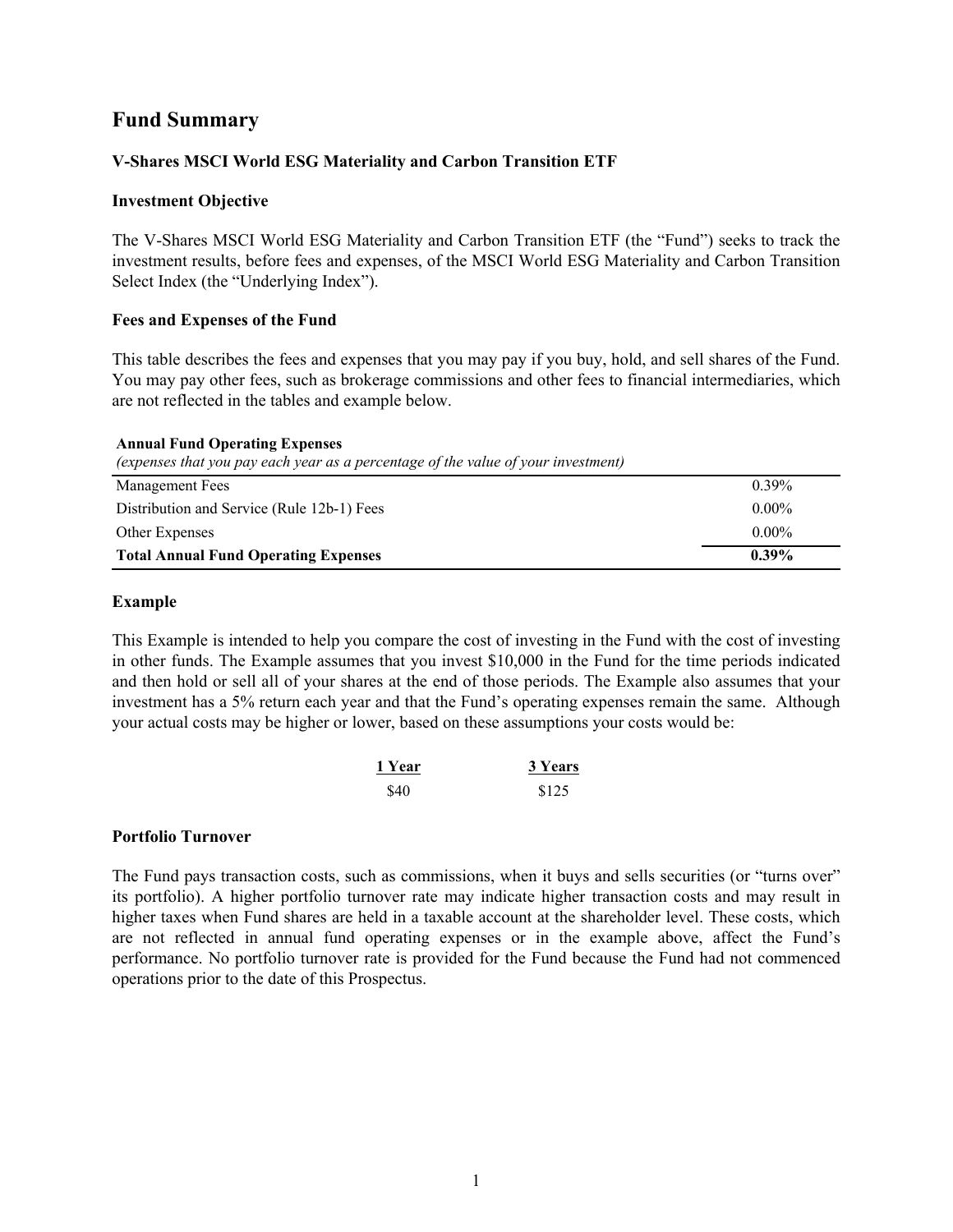#### **Principal Investment Strategies**

The Fund seeks to track the investment results, before fees and expenses, of the MSCI World ESG Materiality and Carbon Transition Select Index (the "Underlying Index"), which was developed by MSCI Inc. (the "Index Provider" or "MSCI"). V-Square Quantitative Management, LLC (the "Adviser") uses a "passive" or indexing approach to try to achieve the Fund's investment objective. Under normal market conditions, the Fund will invest at least 80% of its net assets (plus borrowings for investment purposes) in companies included in the Underlying Index. The Underlying Index is designed to represent the performance of the equity securities of companies in developed markets, including the United States and Canada, assessed to be sector leaders in the global transition to low carbon emissions.

As of the date of this prospectus, the Underlying Index consisted of securities of companies in 23 different countries throughout the world, including the United States and Canada. The Underlying Index includes all eleven sectors represented in its parent index, the MSCI World Index. The relative sector weightings that are represented in the Underlying Index are determined as a result of the portfolio construction process described below. As of April 30, 2022, approximately 59% the Underlying Index's market capitalization ("market cap") was allocated to companies incorporated in the United States.

The assessment to identify sector leaders in the global transition to low carbon emissions is based on a set of environmental, social, and governance ("ESG") key issues, as determined by the Index Provider that are aligned with the "Materiality Map" of the Sustainability Accounting Standard Board ("SASB"), which attempts to identify ESG issues that are financially material to an issuer based on its industry classification. The Underlying Index is comprised of a subset of the constituents of the MSCI World Index (the "Underlying Index Universe"), which captures large- and mid-cap companies in developed markets representing approximately 85% of the free float-adjusted market cap in countries determined to be developed markets by the Index Provider. As of April 30, 2022, the Underlying Index included approximately 570 component securities.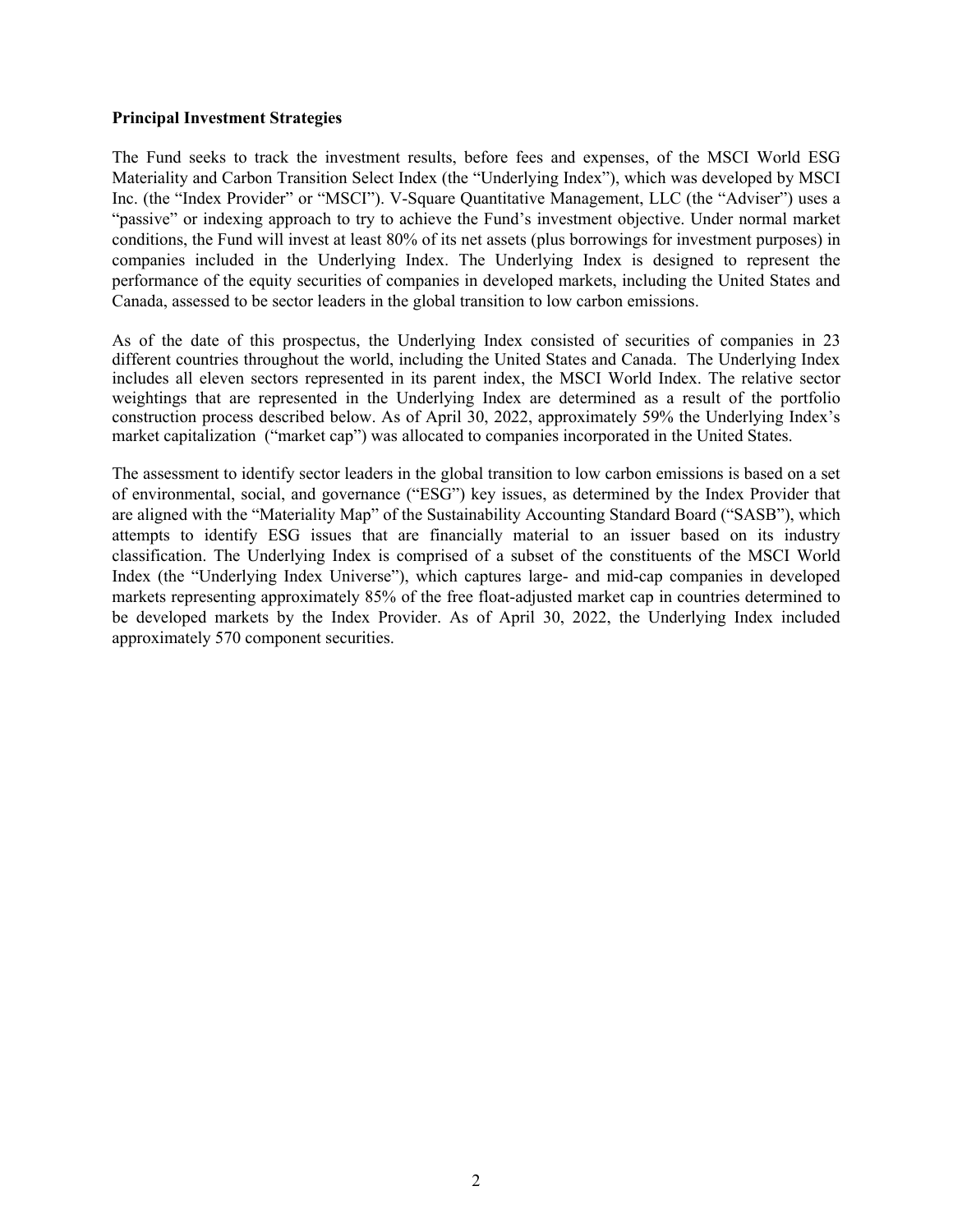#### **Underlying Index Construction Process**

#### *Step 1 – Exclusions*

Companies in the Underlying Index Universe are excluded from the Underlying Index if they meet any of the following criteria:

| Controversial<br>Weapons                                            | All companies involved in Controversial Weapons as defined by the methodology of the<br>MSCI Ex-Controversial Weapons Indexes. For example, companies are excluded for<br>involvement in cluster bombs, landmines, depleted uranium weapons, chemical and<br>biological weapons, blinding laser weapons, non-detectable fragments, and incendiary<br>weapons.                                                                                                                                  |
|---------------------------------------------------------------------|------------------------------------------------------------------------------------------------------------------------------------------------------------------------------------------------------------------------------------------------------------------------------------------------------------------------------------------------------------------------------------------------------------------------------------------------------------------------------------------------|
| <b>Tobacco</b>                                                      | All companies deriving 5% or more of their revenue from the production of tobacco related<br>products or 15% or more of their revenue from the production, distribution, retail, supply,<br>and licensing of tobacco-related products.                                                                                                                                                                                                                                                         |
| <b>Thermal Coal</b><br><b>Mining</b>                                | All companies deriving 5% or more of their revenue from the mining of thermal coal<br>(including lignite, bituminous, anthracite and steam coal) and its sale to external parties,<br>excluding revenue from metallurgical coal, coal mined for internal power generation<br>(e.g., in the case of vertically integrated power producers), intracompany sales of mined<br>thermal coal, and revenue from coal trading (either reported or estimated).                                          |
| <b>Thermal Coal</b><br>Power                                        | All companies deriving 5% or more of their revenue (either reported or estimated) from<br>thermal coal-based power generation.                                                                                                                                                                                                                                                                                                                                                                 |
| <b>Unconventional Oil</b><br>& Gas                                  | All companies deriving 5% or more of their revenue from unconventional oil $\&$ gas,<br>including revenue from oil sands, oil shale (kerogen-rich deposits), shale gas, shale oil, coal<br>seam gas, and coal bed methane.                                                                                                                                                                                                                                                                     |
| <b>Asset Stranding</b>                                              | All companies classified in the Low Carbon Transition (LCT) category of Asset Stranding.<br>This represents the potential for companies to experience "stranding," referring to<br>unanticipated or premature write-downs, of physical/natural assets due to regulatory,<br>market, or technological forces arising from low carbon transition. For example, companies<br>with assets tied to fossil fuels that are facing the impact of changes associated with<br>decarbonizing the economy. |
| <b>United Nations</b><br><b>Global Compact</b><br><b>Principles</b> | All companies that fail to comply with the United Nations Global Compact Principles,<br>which includes fundamental responsibilities in four areas: human rights, labor, environment,<br>and anti-corruption.                                                                                                                                                                                                                                                                                   |

## *Step 2 – Ranking*

Each of the remaining companies in the Underlying Index Universe (collectively, the "Eligible Companies") is then ranked within its sector based on the company's "SASB-aligned ESG Score," which is a proprietary scoring methodology maintained by the Index Provider. The SASB-aligned ESG Score for a company reflects the weighted average of a set of relevant "Key Issue Scores," calculated by the Index Provider, that are aligned with SASB's Materiality Map. Key Issue Scores applicable to a company are based on key issues relevant to the company's sub-industry. For example, a company in the airlines sub-industry is scored based on the Key Issues of governance, carbon emissions, labor management, and product safety and quality, while a company in the consumer finance sub-industry is scored based on the key issues of consumer financial protection and privacy and data security. If two companies have the same SASB-aligned ESG score, then the company with the larger market cap receives the higher rank.

#### *Step 3 – Selection*

At each annual reconstitution of the Underlying Index, companies are selected for inclusion in the Underlying Index sector by sector based on their in-sector ranking and on the following order of priority within each sector until the cumulative market cap of a particular sector reaches 40% of the cumulative market cap of Eligible Companies in that sector: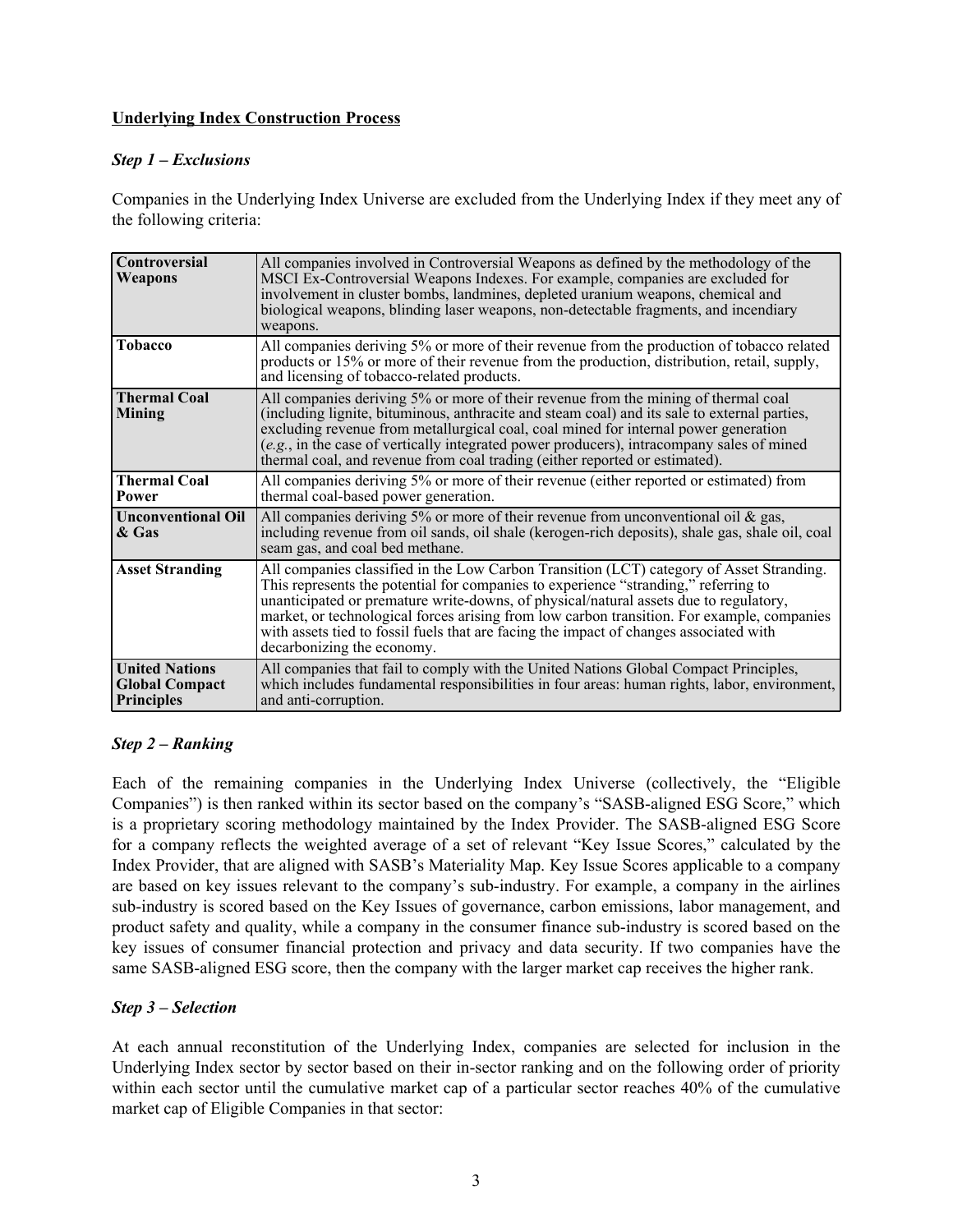- 1. Eligible Companies with market caps within the top 25% of the cumulative market cap of the applicable sector are added in the order of in-sector rank;
- 2. Current index constituents with market caps within the top 50% of the cumulative market cap of the applicable sector are included in the order of in-sector rank; and
- 3. The remaining Eligible Companies in the applicable sector are added in the order of in-sector rank.

### *Step 4 – Weighting*

Companies selected for inclusion in the Underlying Index are then weighted based on the product of their market cap weight in the Underlying Index Universe and a "Tilt Score" based on the company's Low Carbon Transition ("LCT") category. Low carbon transition refers to the global transition to a low carbon economy. The LCT category for each company is determined by MSCI ESG Research's Low Carbon Transition Risk assessment, which is designed to identify potential leaders and laggards by holistically measuring companies' exposure to and management of risks and opportunities related to the low carbon transition. Specifically, the LCT category groups companies into one of five categories that highlight the predominant risks and opportunities they are most likely to face in the transition. The table below lists the four categories that are used for the Tilt Score (companies in the Asset Stranding category are excluded from the Underlying Index). A higher Tilt Score results in a higher weighting in the Underlying Index.

| <b>LCT</b> Category                 | <b>LCT Risk/Opportunity</b>                                                                                                                                                                                                                                                           | <b>Sample industries</b>                                                                                                                   | <b>Tilt Score</b> |
|-------------------------------------|---------------------------------------------------------------------------------------------------------------------------------------------------------------------------------------------------------------------------------------------------------------------------------------|--------------------------------------------------------------------------------------------------------------------------------------------|-------------------|
| <b>Product</b><br><b>Transition</b> | Reduced demand for carbon-intensive products<br>and services. Leaders and laggards are defined<br>by the ability to shift product portfolio to low-<br>carbon products.                                                                                                               | Oil & gas exploration $\&$<br>production; Petrol/diesel based<br>automobile manufacturers,<br>thermal power plant turbine<br>manufacturers | 0.5               |
| Operational<br><b>Transition</b>    | Increased operational and/or capital cost due to<br>carbon taxes and/or investment in carbon<br>emission mitigation measures leading to lower<br>profitability of the companies.                                                                                                      | Fossil fuel based power<br>generation, cement, steel                                                                                       | 0.75              |
| <b>Neutral</b>                      | Limited exposure to low carbon transition<br>carbon risk, though companies could have<br>exposure to physical risk and/or, for instance in<br>the case of financial services companies,<br>indirect exposure to low carbon transition risk<br>via lending or investment, for example. | Financial services, consumer<br>staples, healthcare                                                                                        |                   |
| <b>Solutions</b>                    | Potential to benefit through the growth of low-<br>carbon products and services.                                                                                                                                                                                                      | Renewable electricity, electric<br>vehicles, solar cell<br>manufacturers                                                                   |                   |

After the application of the Tilt Score, the weights of securities in the Underlying Index are normalized so that the sector weights in the Underlying Index are the same as they would have been absent the application of the Tilt Score.

The Underlying Index is reconstituted and rebalanced annually in May. At each reconstitution of the Underlying Index, the weights of individual securities are capped at 10%.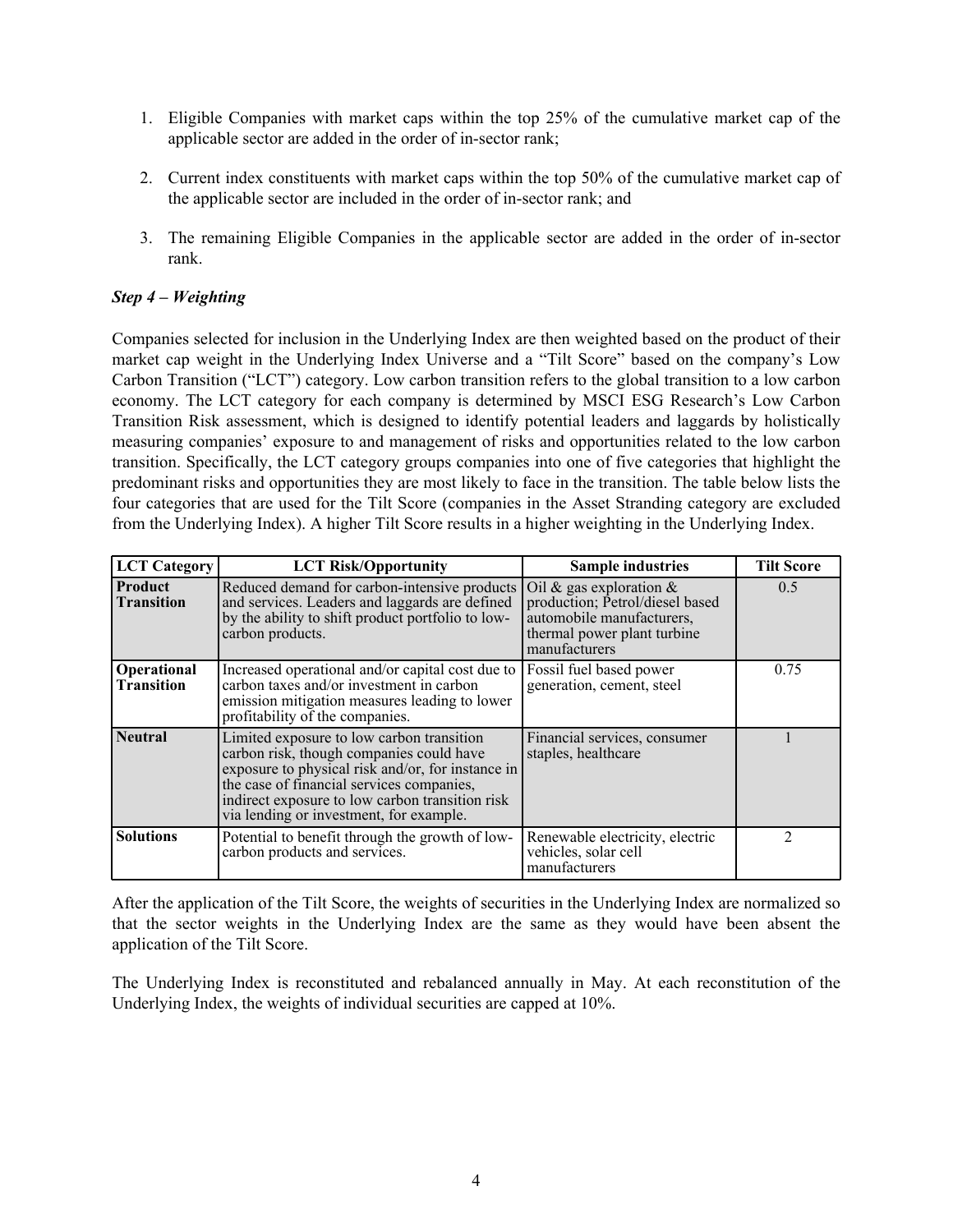Unlike many investment companies, the Fund does not try to "beat" the index it tracks and does not seek temporary defensive positions when markets decline or appear overvalued. Indexing may eliminate the chance that the Fund will substantially outperform the Underlying Index but also may reduce some of the risks of active management, such as poor security selection. Indexing seeks to achieve lower costs and better after-tax performance by aiming to keep portfolio turnover low in comparison to actively managed investment companies. The Fund uses a full replication methodology when practical to manage the Fund. The Fund may lend securities representing up to one-third of the value of the Fund's total assets (including the value of any collateral received).

The Underlying Index is sponsored by MSCI, which is independent of the Fund and the Adviser. The Underlying Index Provider determines the composition and relative weightings of the securities in the Underlying Index and publishes information regarding the market value of the Underlying Index. The Fund will not concentrate its investments in an industry or group of industries (i.e., hold 25% or more of its total assets in the securities of companies in a particular industry or group of industries), except to the extent that the Underlying Index concentrates in a particular industry or group of industries. No such concentration existed as of April 30, 2022.

The Fund is classified as "non-diversified" under the Investment Company Act of 1940, as amended, which means that it may focus its investments in the securities of relatively few issuers.

## **Principal Risks**

As with all funds, a shareholder of the Fund is subject to the risk that his or her investment could lose money. The principal risks affecting shareholders' investments in the Fund are set forth below. An investment in the Fund is not a bank deposit and is not insured or guaranteed by the FDIC or any government agency.

*Low Carbon Transition Investment Strategy Risk.* The Fund's strategy of investing in securities of companies participating in the opportunities and the management of risks associated with the global transition to low carbon emissions limits the type and number of investment opportunities available to the Fund and, as a result, the Fund may underperform other funds that do not seek to minimize carbon exposure. The Fund's low carbon transition investment strategy may result in the Fund investing in securities or industry sectors that underperform the market.

*General Market Risk.* The Fund is subject to the risk that it will not achieve its investment objective and that the value of an investment in its securities could decline substantially and cause you to lose some or all of your investment. The Fund's net asset value ("NAV") and investment return will fluctuate based upon changes in the value of its portfolio securities. Certain securities in the Fund's portfolio may be worth less than the price originally paid for them, or less than they were worth at an earlier time.

*Equity Securities Risk.* The equity securities held in the Fund's portfolio may experience sudden, unpredictable drops in value or long periods of decline in value. This may occur because of factors that affect securities markets generally or factors affecting specific industries, sectors, geographic markets, or companies in which the Fund invests.

*ESG Risk.* Applying ESG criteria to the investment process may exclude securities of certain issuers for non-investment reasons and therefore the Fund may forgo some market opportunities available to funds that do not use ESG criteria. In addition, ESG information and scores across third-party data providers, indices, and other funds may differ and/or be incomparable.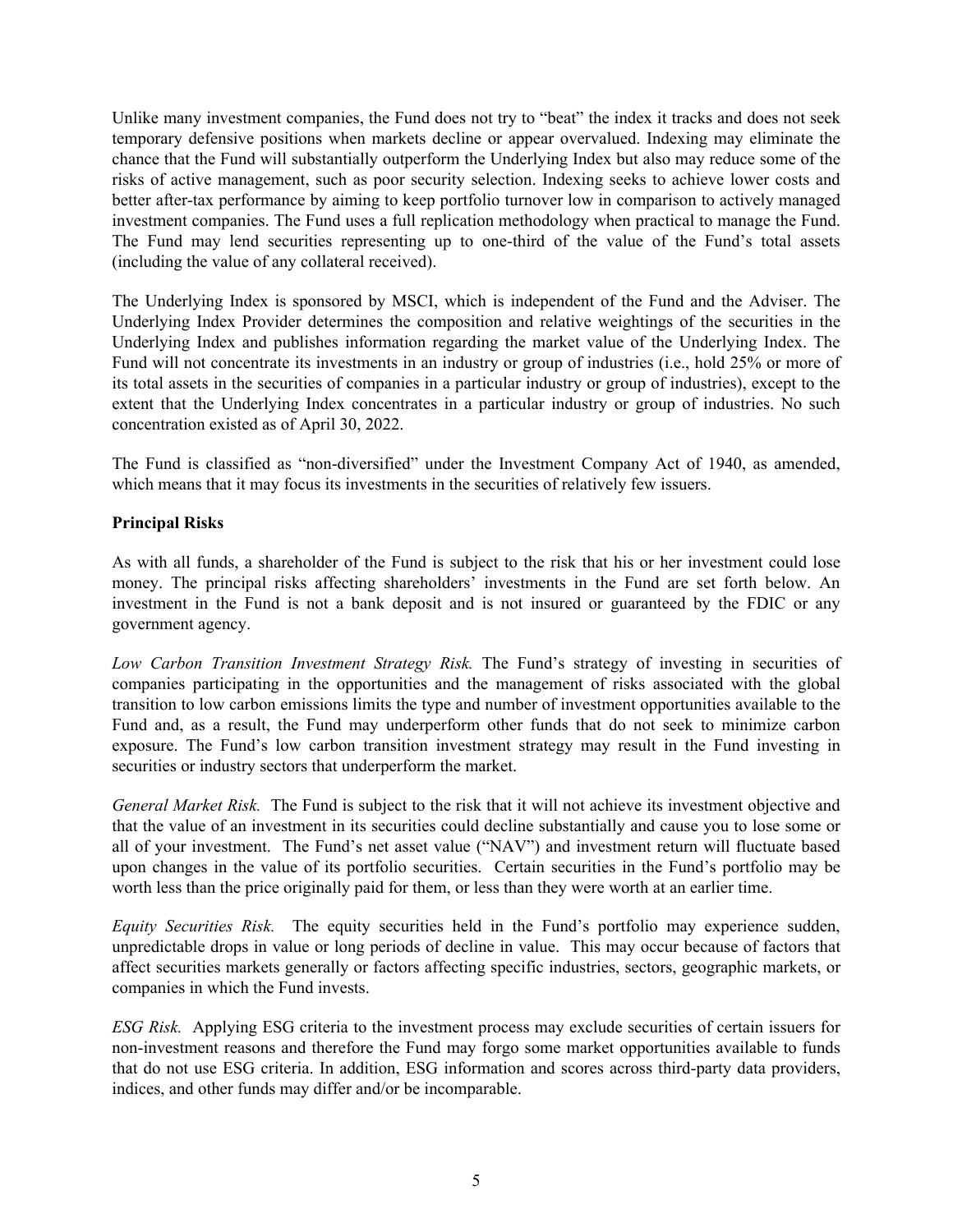*Non-U.S. Securities Risk.* Investments in securities of non-U.S. issuers involve risks not ordinarily associated with investments in securities and instruments of U.S. issuers, including risks relating to political, social, and economic developments abroad, differences between U.S. and foreign regulatory and accounting requirements, tax risks, and market practices, as well as fluctuations in foreign currencies. To the extent that the Fund invests a significant portion of its assets in the securities of companies of a single country or region, it is more likely to be impacted by events or conditions affecting that country or region.

*Newer Fund Risk.* The Fund is a recently organized investment company with no operating history. As a result, prospective investors have no track record or history on which to base their investment decision. There can be no assurance that the Fund will grow to, or maintain, an economically viable size, in which case the Board of the Trust may determine to liquidate the Fund.

*Mid-Cap Companies Risk.* Companies defined as mid-cap securities may involve greater risk than is normally associated with large cap companies, and as a result may be more volatile and less liquid than the securities of large-cap companies, and may have returns that vary substantially from the overall securities markets.

*Large-Cap Company Risk.* The Fund's investment in larger companies is subject to the risk that larger companies are sometimes unable to attain the high growth rates of successful, smaller companies, especially during extended periods of economic expansion.

*Securities Lending Risk.* There are certain risks associated with securities lending, including the risk that when lending portfolio securities, the securities may not be available to the Fund on a timely basis and the Fund may, therefore, lose the opportunity to sell the securities at a desirable price. The Fund could also lose money in the event of a decline in the value of collateral provided for loaned securities or a decline in the value of any investments made with cash collateral.

*ETF Risks.* The Fund is an ETF, and, as a result of an ETF's structure, it is exposed to the following risks:

- *Authorized Participants, Market Makers, and Liquidity Providers Concentration Risk.* The Fund has a limited number of financial institutions that may act as Authorized Participants ("APs"). In addition, there may be a limited number of market makers and/or liquidity providers in the marketplace. To the extent either of the following events occur, Shares may trade at a material discount to NAV and possibly face delisting: (i) APs exit the business or otherwise become unable to process creation and/or redemption orders and no other APs step forward to perform these services, or (ii) market makers and/or liquidity providers exit the business or significantly reduce their business activities and no other entities step forward to perform their functions.
- *Costs of Buying or Selling Shares.* Due to the costs of buying or selling Shares, including brokerage commissions imposed by brokers and bid-ask spreads, frequent trading of Shares may significantly reduce investment results and an investment in Shares may not be advisable for investors who anticipate regularly making small investments.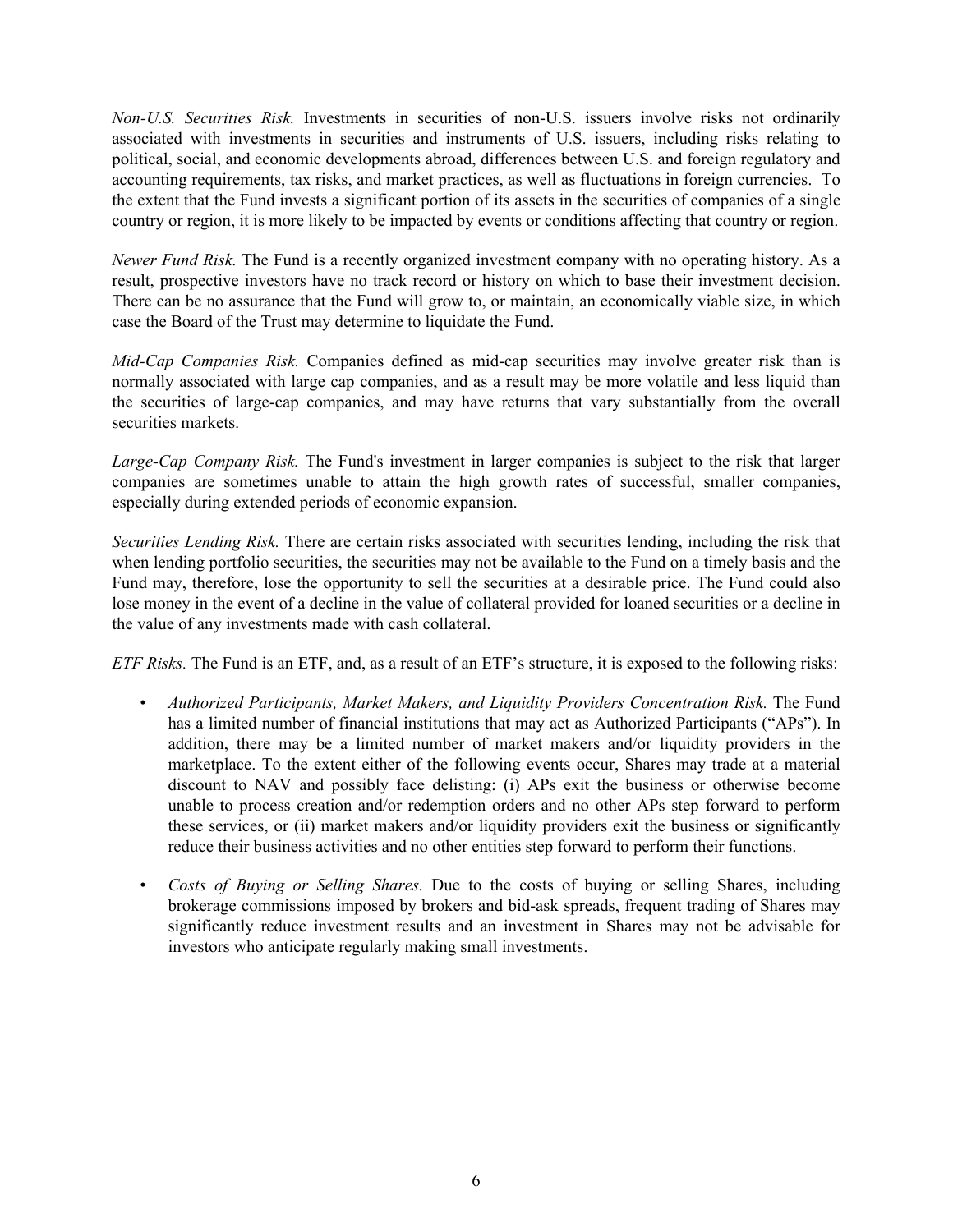- *Shares May Trade at Prices Other Than NAV*. As with all ETFs, Shares may be bought and sold in the secondary market at market prices. Although it is expected that the market price of Shares will approximate the Fund's NAV, there may be times when the market price of Shares is more than the NAV intra-day (premium) or less than the NAV intra-day (discount) due to supply and demand of Shares or during periods of market volatility. This risk is heightened in times of market volatility, periods of steep market declines, and periods when there is limited trading activity for Shares in the secondary market, in which case such premiums or discounts may be significant. Because securities held by the Fund may trade on foreign exchanges that are closed when the Fund's primary listing exchange is open, there are likely to be deviations between the current price of a security and the security's last quoted price from the closed foreign market. This may result in premiums and discounts that are greater than those experienced by domestic ETFs.
- *Trading.* Although Shares are listed for trading on the CBOE BZX Exchange, Inc. (the "Exchange") and may be traded on U.S. exchanges other than the Exchange, there can be no assurance that Shares will trade with any volume, or at all, on any stock exchange. In stressed market conditions, the liquidity of Shares may begin to mirror the liquidity of the Fund's underlying portfolio holdings, which can be significantly less liquid than Shares, and this could lead to differences between the market price of the Shares and the underlying value of those Shares.

*Passive Investment Risk.* The Fund is not actively managed and therefore the Fund generally will not sell a security due to current or projected underperformance of a security, industry or sector, unless that security is removed from the Underlying Index or the selling of the security is otherwise required upon a rebalancing of the Index.

*New Index Risk.* The Underlying Index is recently constituted and therefore there is uncertainty about how the Underlying Index may operate in various market conditions in response to financial, geopolitical or other shocks.

*Tracking Error Risk.* There is no guarantee that the Fund will achieve a high degree of correlation to the Underlying Index and therefore achieve its investment objective. The Fund's return may not match the return of its Underlying Index for a number of reasons, including differences between the securities held in the Fund's portfolio and those included in the Underlying Index, pricing differences, transaction costs, the Fund's holding of cash, differences in timing of the accrual of distributions, changes to the Underlying Index or the need to meet various new or existing regulatory requirements. This risk may be heightened during times of increased market volatility or other unusual market conditions, or due to delays of the Fund in purchasing and selling securities. Tracking error also may result because the Fund incurs fees and expenses, while the Underlying Index does not.

*Non-Diversification Risk.* The Fund is classified as "non-diversified," which means the Fund may invest a larger percentage of its assets in the securities of a smaller number of issuers than a diversified fund.

*Legal and Regulatory Change Risks.* The regulatory environment for investment companies is evolving, and changes in regulation may adversely affect the value of the Fund's investments and its ability to pursue its trading strategy. The effect of any future regulatory change on the Fund could be substantial and adverse.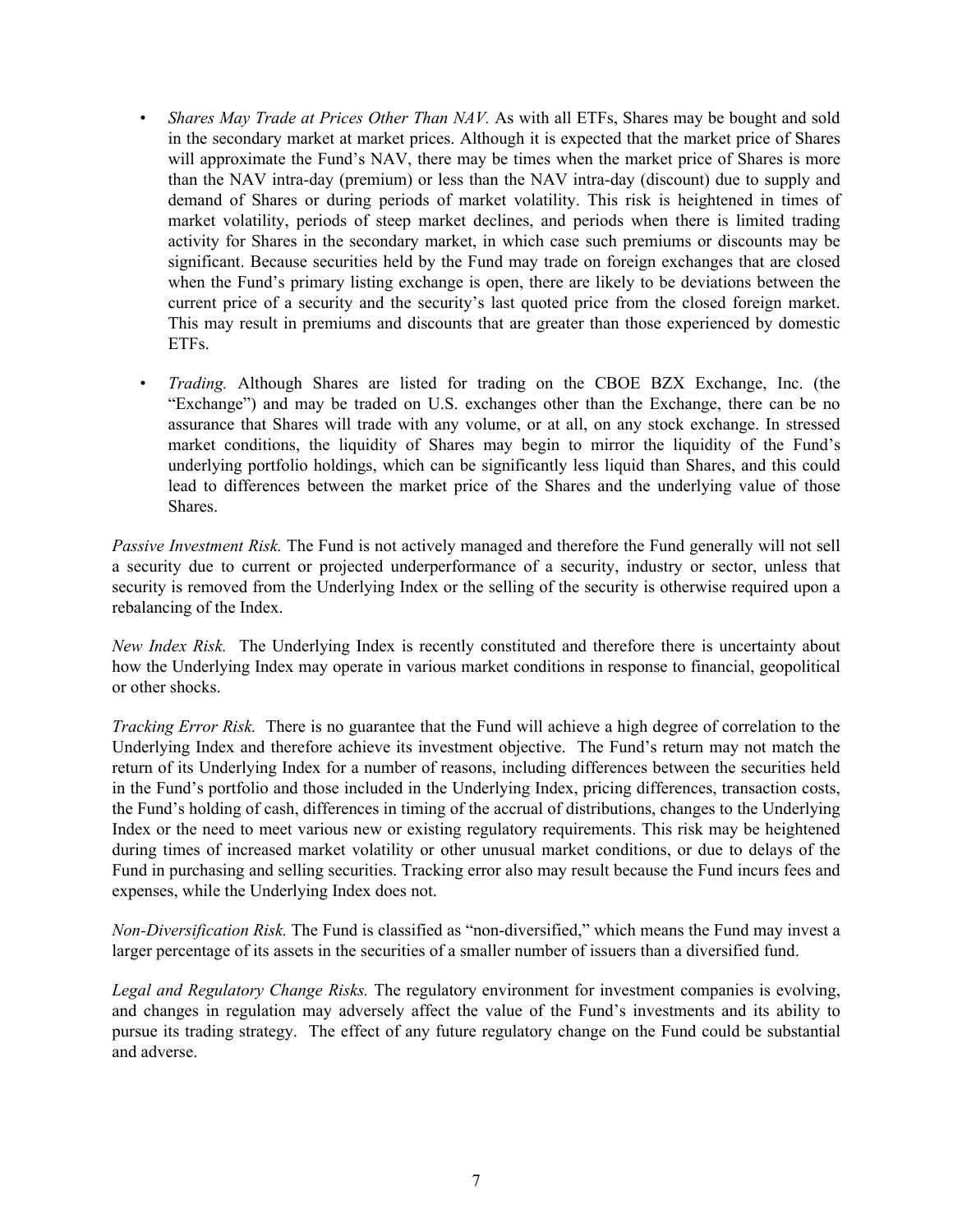*Methodology Risks.* The Index Provider relies on various sources of information to assess the criteria of issuers included in the Underlying Index, including information that may be based on assumptions and estimates. Neither the Fund nor the Index Provider can offer assurances that Underlying Index's calculation methodology or sources of information will provide an accurate assessment of included issuers or that the included issuers will provide the Fund with the market exposure it seeks. In addition, the Underlying Index's methodology incorporates data and scores provided by third-parties which may be unavailable or limited for certain issuers, which could result in the Underlying Index not achieving its objective.

*Developed Markets Risk.* Developed market countries generally tend to rely on the services sectors (e.g., the financial services sector) as the primary source of economic growth and may be susceptible to the risks of individual service sectors. Many developed market countries have heavy indebtedness, which may lead downward pressure on the economies of these countries. As a result, it is possible that interest rates on debt of certain developed countries may rise to levels that make it difficult for such countries to service high debt levels without significant help from other countries or from a central bank. Developed market countries generally are dependent on the economies of certain key trading partners. Changes in any one economy may cause an adverse impact on several developed countries.

*Epidemic Risk.* Widespread disease, including pandemics and epidemics have been and can be highly disruptive to economies and markets, adversely impacting individual companies, sectors, industries, markets, currencies, interest and inflation rates, credit ratings, investor sentiment, and other factors affecting the value of the Fund's investments. Given the increasing interdependence among global economies and markets, conditions in one country, market, or region are increasingly likely to adversely affect markets, issuers, and/or foreign exchange rates in other countries, including the U.S. These disruptions could prevent the Fund from executing advantageous investment decisions in a timely manner and negatively impact the Fund's ability to achieve their investment objectives. Any such event(s) could have a significant adverse impact on the value and risk profile of the Fund.

#### **Performance Information**

The Fund is new and therefore does not have a performance history for a full calendar year. In the future, performance information for the Fund will be present in this section. Updated performance is also available on the Fund's website at https://www.v-shares.com. The Fund's past performance, before and after taxes, does not necessarily indicate how it will perform in the future.

#### **Investment Adviser and Sub-Adviser**

V-Square Quantitative Management, LLC ("V-Square" or the "Adviser") serves as the investment adviser to the Fund. Vident Investment Advisory, LLC ("VIA" or the "Sub-Adviser") serves as sub-adviser to the Fund.

#### **Portfolio Managers**

The Fund is managed by the Sub-Adviser's portfolio management team. Austin Wen, CFA, Portfolio Manager of VIA, and Rafael Zayas, CFA, SVP, Head of Portfolio Management and Trading of VIA, have each been a portfolio manager of the Fund since its inception in 2022.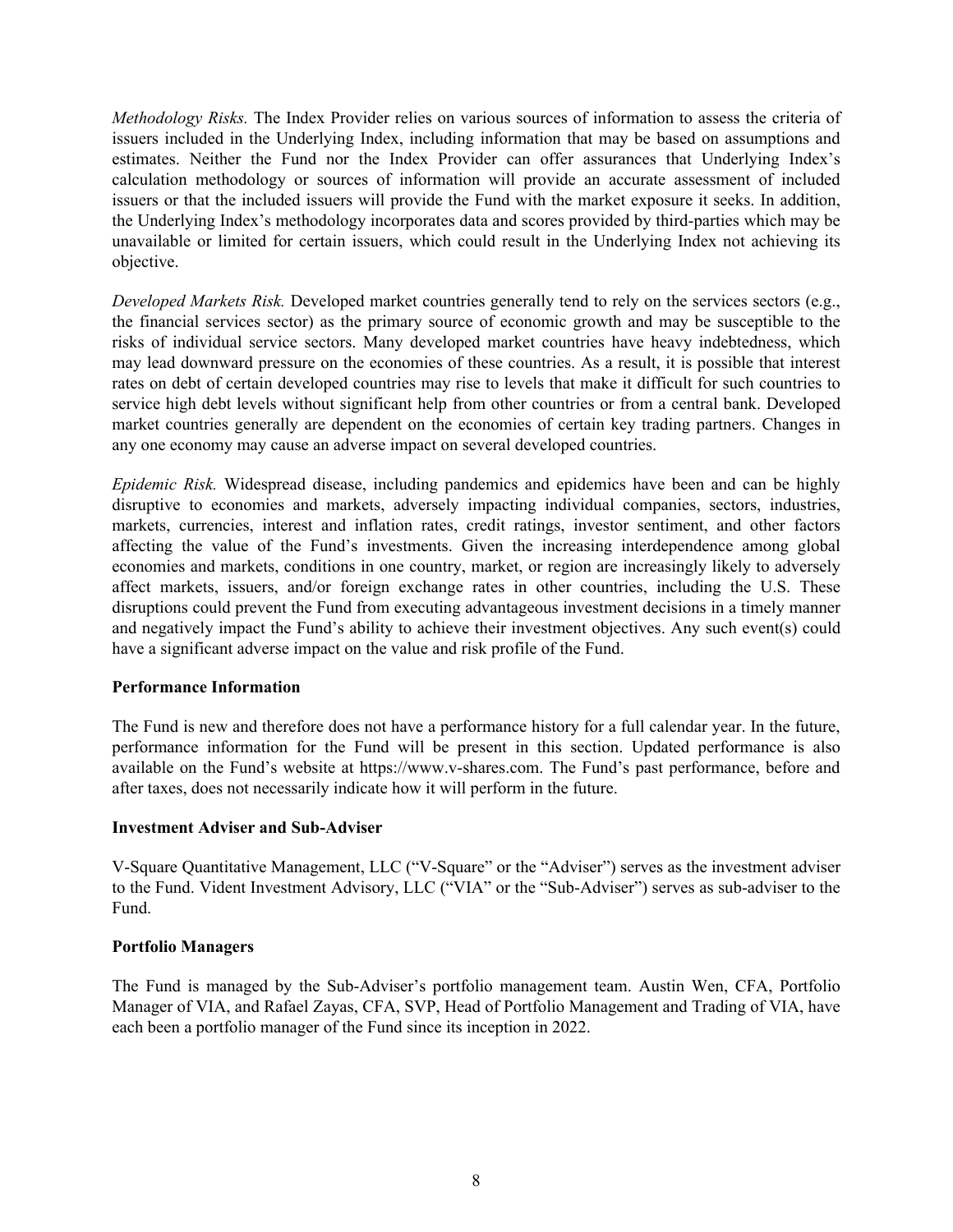#### **Purchase and Sale of Fund Shares**

The Fund will issue (or redeem) shares to certain institutional investors (typically market makers or other broker-dealers) only in blocks of shares known as "Creation Units." Creation Unit transactions are typically conducted in exchange for the deposit or delivery of in-kind securities and/or cash constituting a substantial replication, or a representation, of the securities included in the relevant benchmark index. Individual shares may only be purchased and sold on a national securities exchange through a brokerdealer. You can purchase and sell individual shares of the Fund throughout the trading day like any publicly traded security. The Fund's shares are listed on the Exchange. The price of the Fund's shares is based on market price, and because exchange-traded fund shares trade at market prices rather than NAV, the Fund's shares may trade at a price greater than NAV (premium) or less than NAV (discount). **Except when aggregated in Creation Units, the Fund's shares are not redeemable securities.** 

Investors may incur costs attributable to the difference between the highest price a buyer is willing to pay to purchase shares of the Fund (bid) and the lowest price a seller is willing to accept for shares of the Fund (ask) when buying or selling shares of the Fund in the secondary market (the "bid-ask spread"). Recent information about the Fund, including its NAV, market price, premiums and discounts, and bidask spreads is available on the Fund's website at https://www.v-shares.com.

#### **Tax Information**

Distributions made by the Fund may be taxable as ordinary income, or capital gains, unless you are a taxexempt organization or are investing through a tax-advantaged arrangement, such as a 401(k) plan or individual retirement account. Any withdrawals made from such tax-advantaged arrangement generally will be taxable to you as ordinary income.

#### **Payments to Broker-Dealers and Other Financial Intermediaries**

If you purchase shares of the Fund through a broker-dealer or other financial intermediary (such as a bank), the Adviser and its related companies may pay the intermediary for the sale of shares and related services. These payments may create a conflict of interest by influencing the broker-dealer or other intermediary and your salesperson to recommend the Fund over another investment. Ask your salesperson or visit your financial intermediary's web site for more information.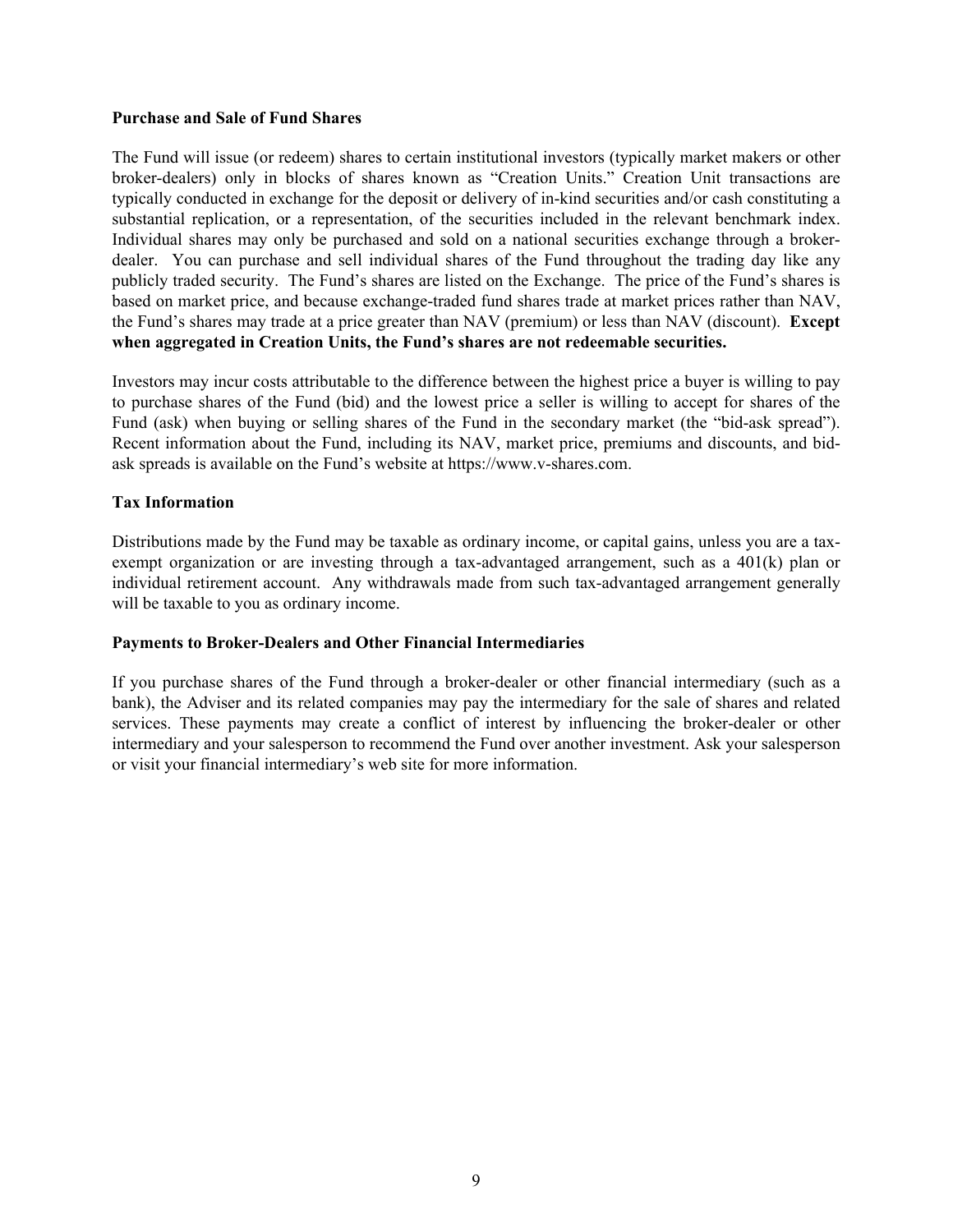# **Additional Fund Information**

### **Investment Objective**

The Fund's investment objective has been adopted as a non-fundamental investment policy and may be changed without shareholder approval upon written notice to shareholders.

#### **Additional Information About the Principal Investment Strategies**

The Underlying Index may include companies in the following countries: Australia, Austria, Belgium, Canada, Denmark, Finland, France, Germany, Hong Kong, Ireland, Israel, Italy, Japan, Netherlands, New Zealand, Norway, Portugal, Singapore, Spain, Sweden, Switzerland, the United Kingdom, and the United States.

Under normal market conditions, the Fund will invest at least 80% of its net assets (plus borrowings for investment purposes) in companies included in the Underlying Index. If the Fund changes this 80% policy, it will provide Fund shareholders with 60 days' notice in advance of such change.

As of the date of this prospectus, the Underlying Index consisted of securities of companies in 23 different countries throughout the world, including the United States and Canada. The Underlying Index includes all eleven sectors represented in its parent index, the MSCI World Index. The relative sector weightings that are represented in the Underlying Index are determined as a result of the portfolio construction process described below.

The Fund, using an "indexing" investment approach, seeks to track the investment results, before fees and expenses, of the Underlying Index. A number of factors may affect the Fund's ability to achieve a high correlation with the Underlying Index, including Fund expenses, differences between the securities held in the Fund's portfolio and those included in the Underlying Index, the timing or magnitude of changes to the composition of the Underlying Index, regulatory policies, and high portfolio turnover rate. There can be no guarantee that the Fund will achieve a high degree of correlation with the Underlying Index.

The Adviser or Sub-Adviser may sell securities that are represented in the Underlying Index or purchase securities not yet represented in the Underlying Index, in anticipation of their removal from or addition to the Underlying Index. The Fund seeks to achieve a correlation between its performance, before fees and expenses, and its Underlying Index of 0.95 or better. A correlation of 1.00 would represent perfect correlation. The Fund seeks to replicate the component securities of the Underlying Index as closely as possible. However, under certain circumstances, it may not be possible or practicable to replicate the Underlying Index. In these instances, the Fund may purchase a representative sample of the component securities of the Underlying Index. There may also be instances in which the Adviser or Sub-Adviser may choose to overweight or underweight securities represented in the Underlying Index. Additionally, the Adviser or Sub-Adviser may purchase or sell securities not in the Underlying Index if the Adviser or Sub-Adviser believes such securities are appropriate to substitute for certain securities in the Fund's Underlying Index. The Adviser or Sub-Adviser may utilize various combinations of other available investment techniques in seeking to track the Underlying Index.

The Fund is classified as "non-diversified" under the Investment Company Act of 1940, as amended, which means that it may focus its investments in the securities of relatively few issuers.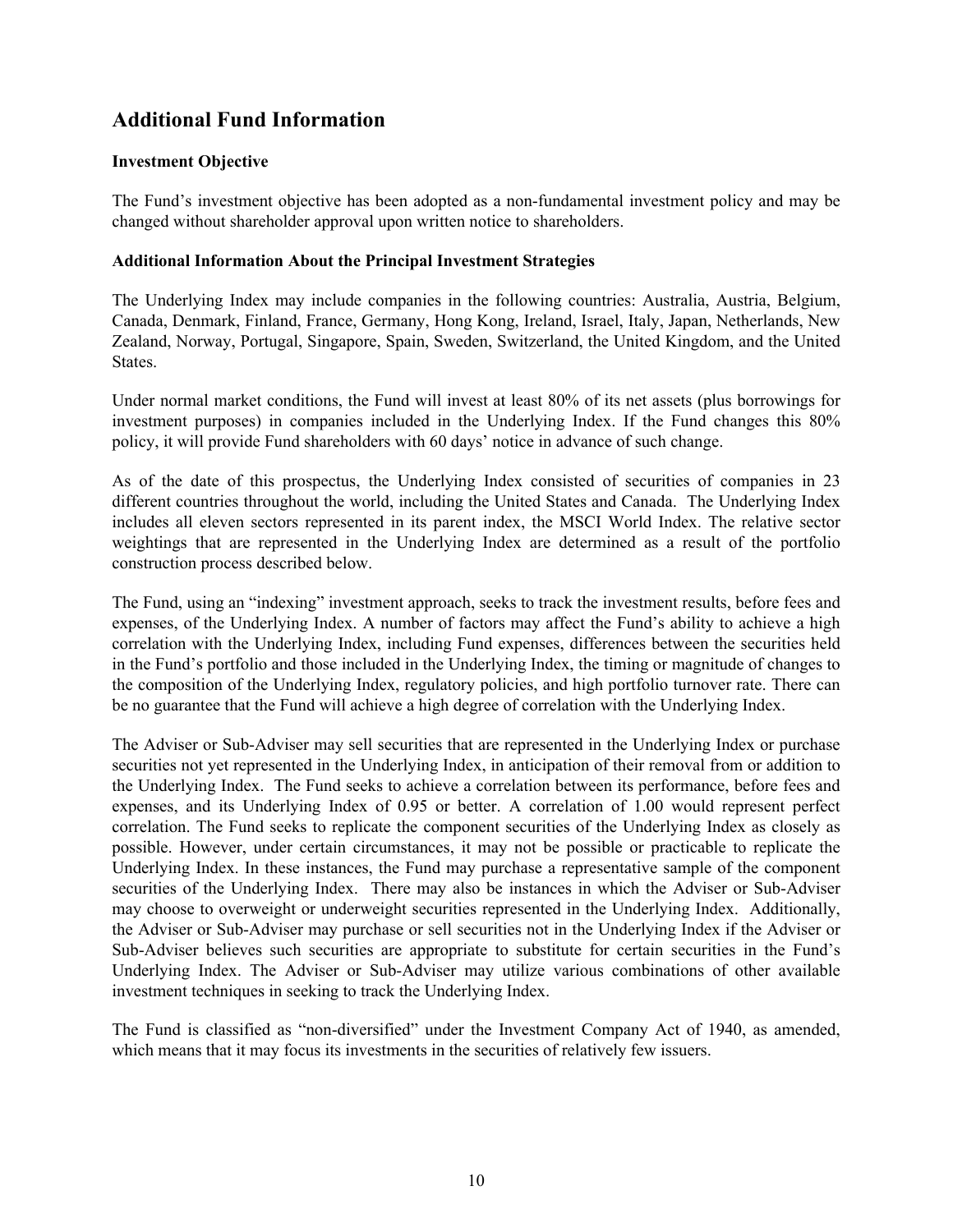#### **Additional Principal Risk Information**

The following section provides additional information regarding certain of the principal risks identified under "Principal Risks" in the Fund's summary along with additional risk information.

*Low Carbon Transition Investment Strategy Risk.* The Fund's strategy of investing in securities of companies participating in the opportunities, and the management of risks, associated with the global transition to low carbon emissions limits the type and number of investment opportunities available to the Fund and, as a result, the Fund may underperform other funds that do not seek to minimize carbon exposure. The Fund's low carbon transition investment strategy may result in the Fund investing in securities or industry sectors that underperform the market. Investing in a portfolio of securities of companies with low carbon exposure may affect the Fund's exposure to certain types of investments, particularly in the energy and transportation sectors or related industries, and may impact the Fund's relative investment performance, depending on whether such investments are in or out of favor in the market. In addition, the Fund's focus on companies with low current carbon emissions and limited exposure to fossil fuel reserves might result in certain issuers being excluded from the Fund's portfolio.

*General Market Risk.* The Fund is subject to all of the business risks and uncertainties associated with any business, including the risk that it will not achieve its investment objective and that the value of an investment in its securities could decline substantially and cause you to lose some or all of your investment. U.S. and international markets have, and may continue to, experience volatility, which may increase risks associated with an investment in the Fund. Certain social, political, economic, environmental, and other conditions and events (such as natural disasters and weather-related phenomena generally, epidemics and pandemics, terrorism, conflicts and social unrest) may adversely interrupt the global economy and result in prolonged periods of significant market volatility. Changes in the value of the Fund's portfolio securities may be rapid or unpredictable and cause the NAV of the Fund and its investment return to fluctuate. These fluctuations may cause a security to be worth less than the price originally paid for it, or less than it was worth at an earlier time. Market risk may affect a single issuer, industry, sector of the economy or the market as a whole. The market value of securities in which the Fund invests is based upon the market's perception of value and is not necessarily an objective measure of the securities' value. In some cases, for example, the stock prices of individual companies have been negatively impacted even though there may be little or no apparent degradation in the financial condition or prospects of the issuers.

*Equity Securities Risk.* Equity securities can be affected by macroeconomic and other factors affecting the stock market in general, expectations about changes in interest rates, investor sentiment towards equities, changes in a particular issuer's or industry's financial condition, or unfavorable or unanticipated poor performance of a particular issuer or industry. Prices of equity securities of individual entities also can be affected by fundamentals unique to the company or partnership, including earnings power and coverage ratios. An adverse event, such as an unfavorable earnings report, may depress the value of a particular common stock held by the Fund. In addition, prices of common stocks are sensitive to general movements in the stock market and a drop in the stock market may depress the price of common stocks to which the Fund has exposure. Common stock prices may fluctuate for several reasons including changes in investors' perceptions of the financial condition of an issuer or the general condition of the relevant stock market, or the occurrence of political or economic events that affect the issuers. In addition, common stock prices may be particularly sensitive to rising interest rates, which increases borrowing costs and the costs of capital. Any of the foregoing risks could substantially impact the ability of such an entity to grow its dividends or distributions.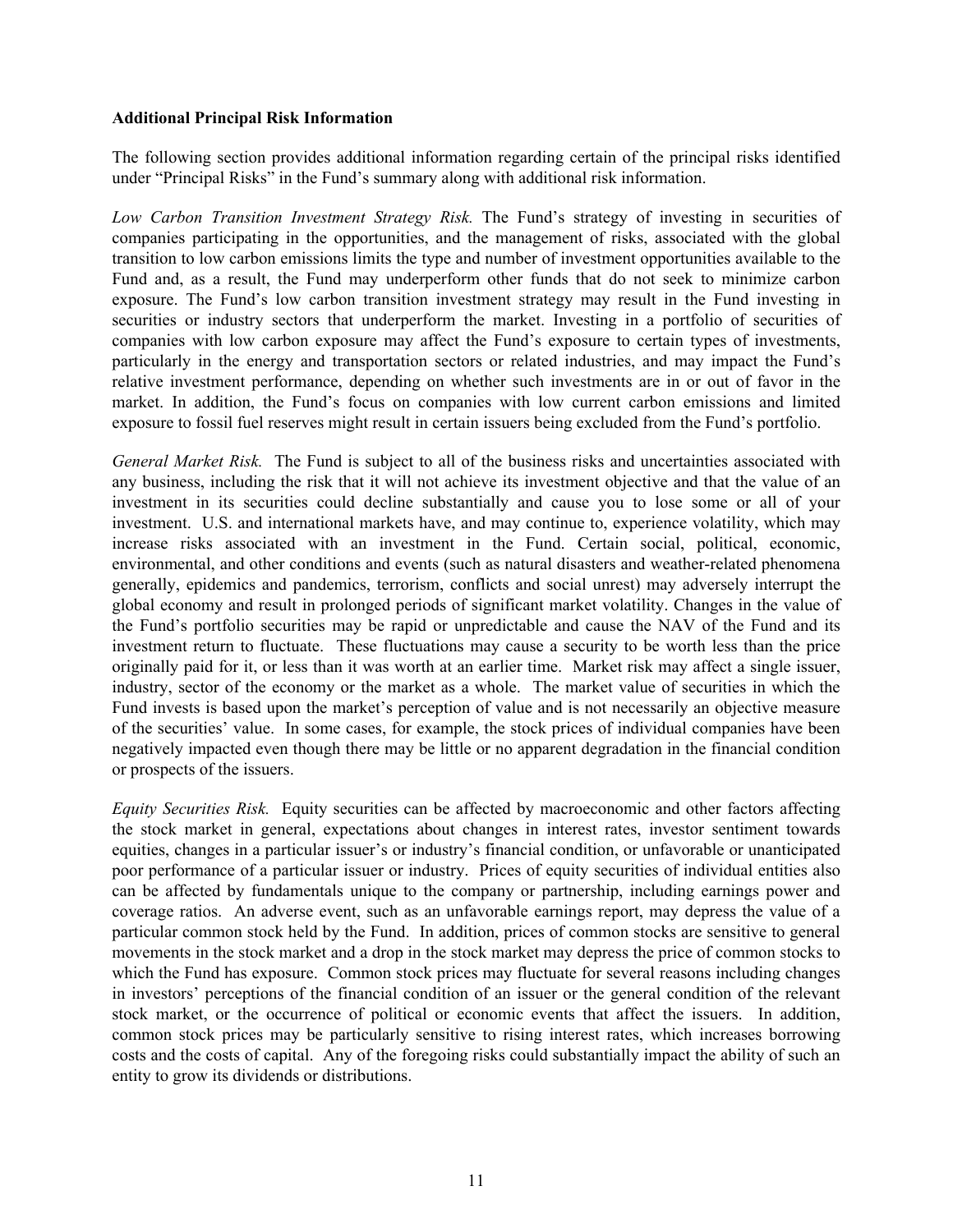*ESG Risk.* Applying ESG criteria to the investment process may exclude securities of certain issuers for non-investment reasons and therefore the Fund may forgo some market opportunities available to funds that do not use ESG criteria. In addition, ESG information and scores across third-party data providers, indices and other funds may differ and/or be incomparable.

*Non-U.S. Securities Risk.* Investments in securities of non-U.S. issuers involve risks not ordinarily associated with investments in securities and instruments of U.S. issuers. For example, non-U.S. companies are not generally subject to uniform accounting, auditing and financial standards and requirements comparable to those applicable to U.S. companies. Non-U.S. securities exchanges, brokers and companies may be subject to less government supervision and regulation than exists in the U.S. Dividend and interest income may be subject to withholding and other non-U.S. taxes, which may adversely affect the net return on such investments. There may be difficulty in obtaining or enforcing a court judgment abroad. In addition, it may be difficult to effect repatriation of capital invested in certain countries. In addition, with respect to certain countries, there are risks of expropriation, confiscatory taxation, political or social instability or diplomatic developments that could affect the Fund's assets held in non-U.S. countries. There may be less publicly available information about a non-U.S. company than there is regarding a U.S. company. Non-U.S. securities markets may have substantially less volume than U.S. securities markets and some non-U.S. company securities are less liquid than securities of otherwise comparable U.S. companies. Non-U.S. markets also have different clearance and settlement procedures that could cause the Fund to encounter difficulties in purchasing and selling securities on such markets and may result in the Fund missing attractive investment opportunities or experiencing a loss. In addition, a portfolio that includes securities issued by non-U.S. issuers can expect to have a higher expense ratio because of the increased transaction costs in non-U.S. markets and the increased costs of maintaining the custody of such non-U.S. securities. When investing in securities issued by non-U.S. issuers, there is also the risk that the value of such an investment, measured in U.S. dollars, will decrease because of unfavorable changes in currency exchange rates. The Fund may, but do not currently intend to, hedge their exposure to non-U.S. currencies.

*Newer Fund Risk.* The Fund is a recently organized investment company with no operating history. As a result, prospective investors have no track record or history on which to base their investment decision. There can be no assurance that the Fund will grow to, or maintain, an economically viable size, in which case the Board of the Trust may determine to liquidate the Fund.

*Mid-Cap Companies Risk.* The Fund may invest in mid-cap companies that may not have the management experience, financial resources, product diversification and competitive strengths of largecap companies. Therefore, their securities may be more volatile and less liquid than the securities of larger, more established companies. Mid-cap company stocks may also be bought and sold less often and in smaller amounts than larger company stocks. Because of this, if the Adviser or Sub-Adviser need to sell a large quantity of a mid-cap company stock, in accordance with the Underlying Index methodology, it may have to sell at a lower price than it might prefer, or it may have to sell in smaller than desired quantities over a period of time. Analysts and other investors may follow these companies less actively and therefore information about these companies may not be as readily available as that for large-cap companies.

*Large-Cap Company Risk.* The Fund's investment in larger companies is subject to the risk that larger companies are sometimes unable to attain the high growth rates of successful, smaller companies, especially during extended periods of economic expansion.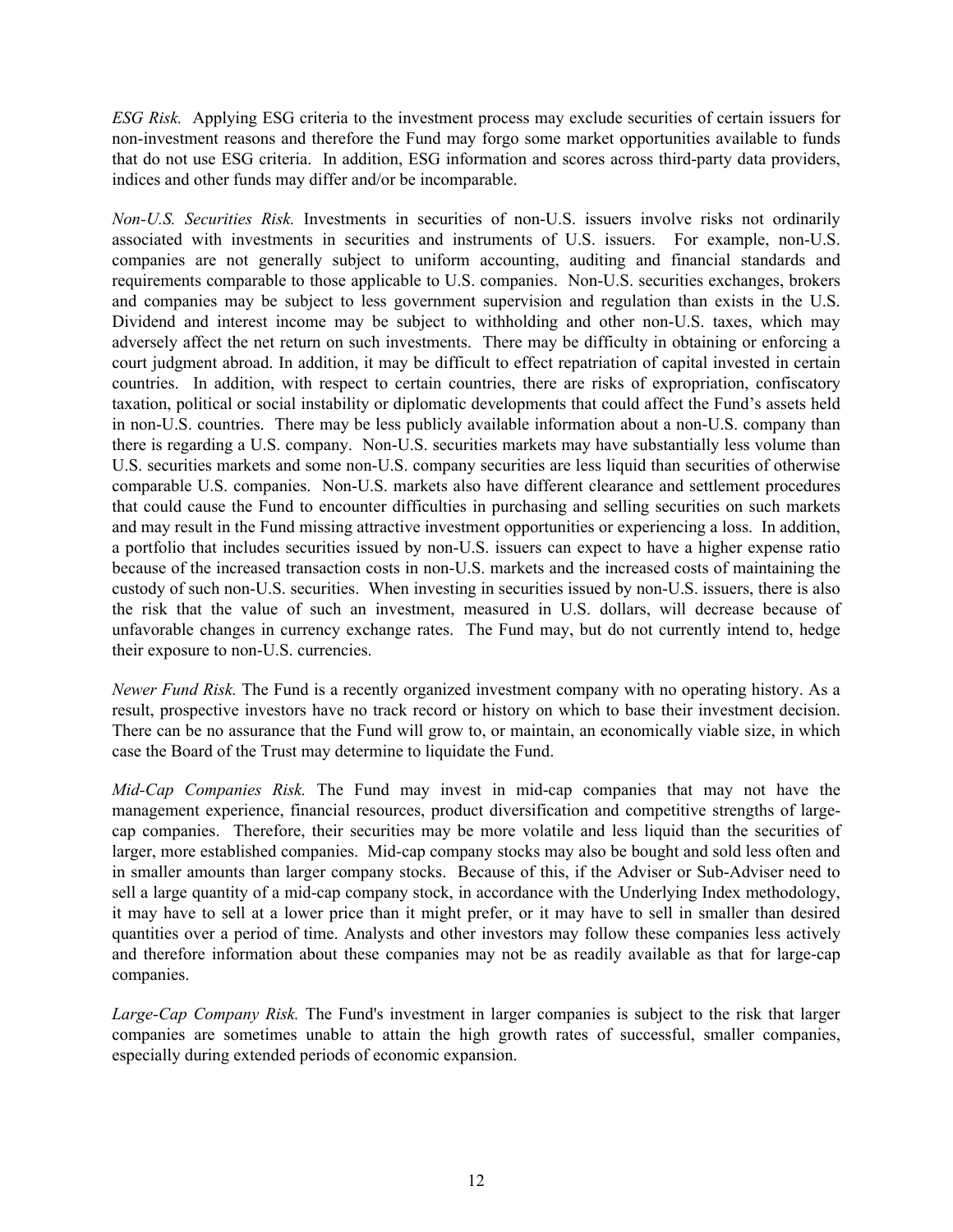*Securities Lending Risk.* There are certain risks associated with securities lending, including the risk that when lending portfolio securities, the securities may not be available to the Fund on a timely basis and the Fund may, therefore, lose the opportunity to sell the securities at a desirable price. The Fund could also lose money in the event of a decline in the value of collateral provided for loaned securities or a decline in the value of any investments made with cash collateral.

*ETF Risks.* The Fund is an ETF, and, as a result of an ETF's structure, it is exposed to the following risks:

- *Authorized Participants, Market Makers, and Liquidity Providers Concentration Risk.* The Fund has a limited number of financial institutions that may act as APs. In addition, there may be a limited number of market makers and/or liquidity providers in the marketplace. To the extent either of the following events occur, Shares may trade at a material discount to NAV and possibly face delisting: (i) APs exit the business or otherwise become unable to process creation and/or redemption orders and no other APs step forward to perform these services, or (ii) market makers and/or liquidity providers exit the business or significantly reduce their business activities and no other entities step forward to perform their functions.
- *Costs of Buying or Selling Shares.* Investors buying or selling Shares in the secondary market will pay brokerage commissions or other charges imposed by brokers, as determined by that broker. Brokerage commissions are often a fixed amount and may be a significant proportional cost for investors seeking to buy or sell relatively small amounts of Shares. In addition, secondary market investors will also incur the cost of the difference between the price at which an investor is willing to buy Shares (the "bid" price) and the price at which an investor is willing to sell Shares (the "ask" price). This difference in bid and ask prices is often referred to as the "spread" or "bidask spread." The bid-ask spread varies over time for Shares based on trading volume and market liquidity, and the spread is generally lower if Shares have more trading volume and market liquidity and higher if Shares have little trading volume and market liquidity. Further, a relatively small investor base in the Fund, asset swings in the Fund, and/or increased market volatility may cause increased bid-ask spreads. Due to the costs of buying or selling Shares, including bid-ask spreads, frequent trading of Shares may significantly reduce investment results and an investment in Shares may not be advisable for investors who anticipate regularly making small investments.
- *Shares May Trade at Prices Other Than NAV.* As with all ETFs, Shares may be bought and sold in the secondary market at market prices. Although it is expected that the market price of Shares will approximate the Fund's NAV, there may be times when the market price of Shares is more than the NAV intra-day (premium) or less than the NAV intra-day (discount) due to supply and demand of Shares or during periods of market volatility. This risk is heightened in times of market volatility, periods of steep market declines, and periods when there is limited trading activity for Shares in the secondary market, in which case such premiums or discounts may be significant. Because securities held by the Fund may trade on foreign exchanges that are closed when the Fund's primary listing exchange is open, there are likely to be deviations between the current price of a security and the security's last quoted price from the closed foreign market. This may result in premiums and discounts that are greater than those experienced by domestic ETFs.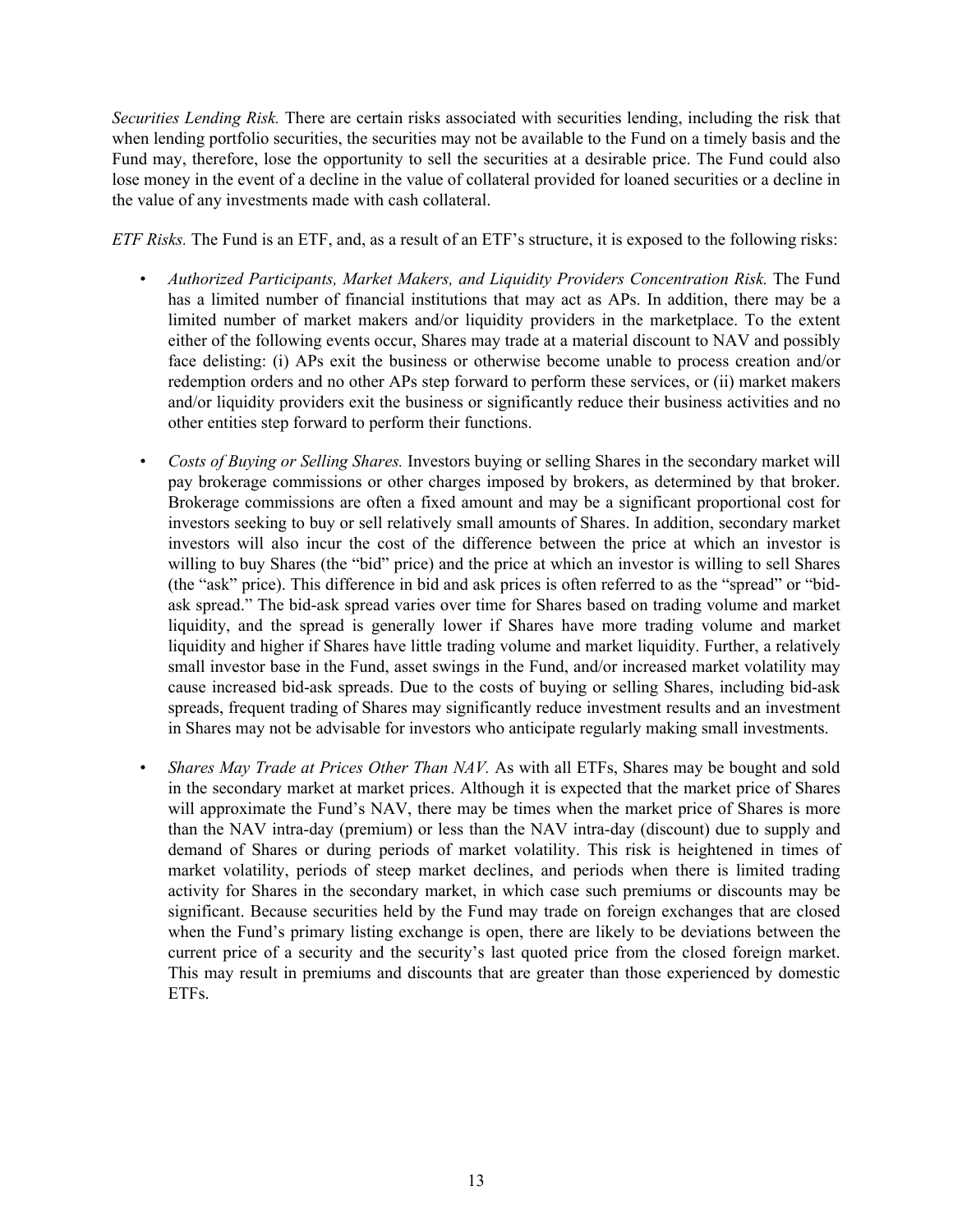• *Trading.* Although Shares are listed for trading on the Exchange and may be listed or traded on U.S. and non-U.S. stock exchanges other than the Exchange, there can be no assurance that an active trading market for such Shares will develop or be maintained. Trading in Shares may be halted due to market conditions or for reasons that, in the view of the Exchange, make trading in Shares inadvisable. In addition, trading in Shares on the Exchange is subject to trading halts caused by extraordinary market volatility pursuant to Exchange "circuit breaker" rules, which temporarily halt trading on the Exchange when a decline in the S&P 500® Index during a single day reaches certain thresholds (e.g., 7%, 13%, and 20%). Additional rules applicable to the Exchange may halt trading in Shares when extraordinary volatility causes sudden, significant swings in the market price of Shares. There can be no assurance that Shares will trade with any volume, or at all, on any stock exchange. In stressed market conditions, the liquidity of Shares may begin to mirror the liquidity of the Fund's underlying portfolio holdings, which can be significantly less liquid than Shares, and this could lead to differences between the market price of the Shares and the underlying value of those Shares.

*Passive Investment Risk.* The Fund is not actively managed. Therefore, unless a specific security is removed from the Fund's Underlying Index, or the selling of shares of that security is otherwise required upon a rebalancing of the Underlying Index as addressed in the Underlying Index methodology, the Fund generally will not sell a security because the security's issuer was in financial trouble. If a specific security is removed from the Fund's Underlying Index, the Fund may be forced to sell such security at an inopportune time or for a price discount to the security's current market value. The Fund anticipates that the value of its shares will decline, more or less, in correspondence with any decline in value of its Underlying Index. The Fund's Underlying Index may not contain the appropriate mix of securities for any particular point in the business cycle of the overall economy, particular economic sectors, or narrow industries within which the commercial activities of the companies comprising the portfolio securities holdings of the Fund are conducted, and the timing of movements from one type of security to another in seeking to replicate the Underlying Index could have a negative effect on the Fund. Unlike the manager of an actively managed fund, the Adviser and Sub-Adviser do not use techniques or defensive strategies designed to lessen the effects of market volatility or to reduce the impact of periods of market decline. This means that, based on market and economic conditions, the Fund's performance could be lower than other types of funds that may actively shift their portfolio assets to take advantage of market opportunities or to lessen the impact of a market decline.

*New Index Risk.* The Underlying Index is recently constituted and therefore there is uncertainty about how the Underlying Index may operate in various market conditions in response to financial, geopolitical or other shocks.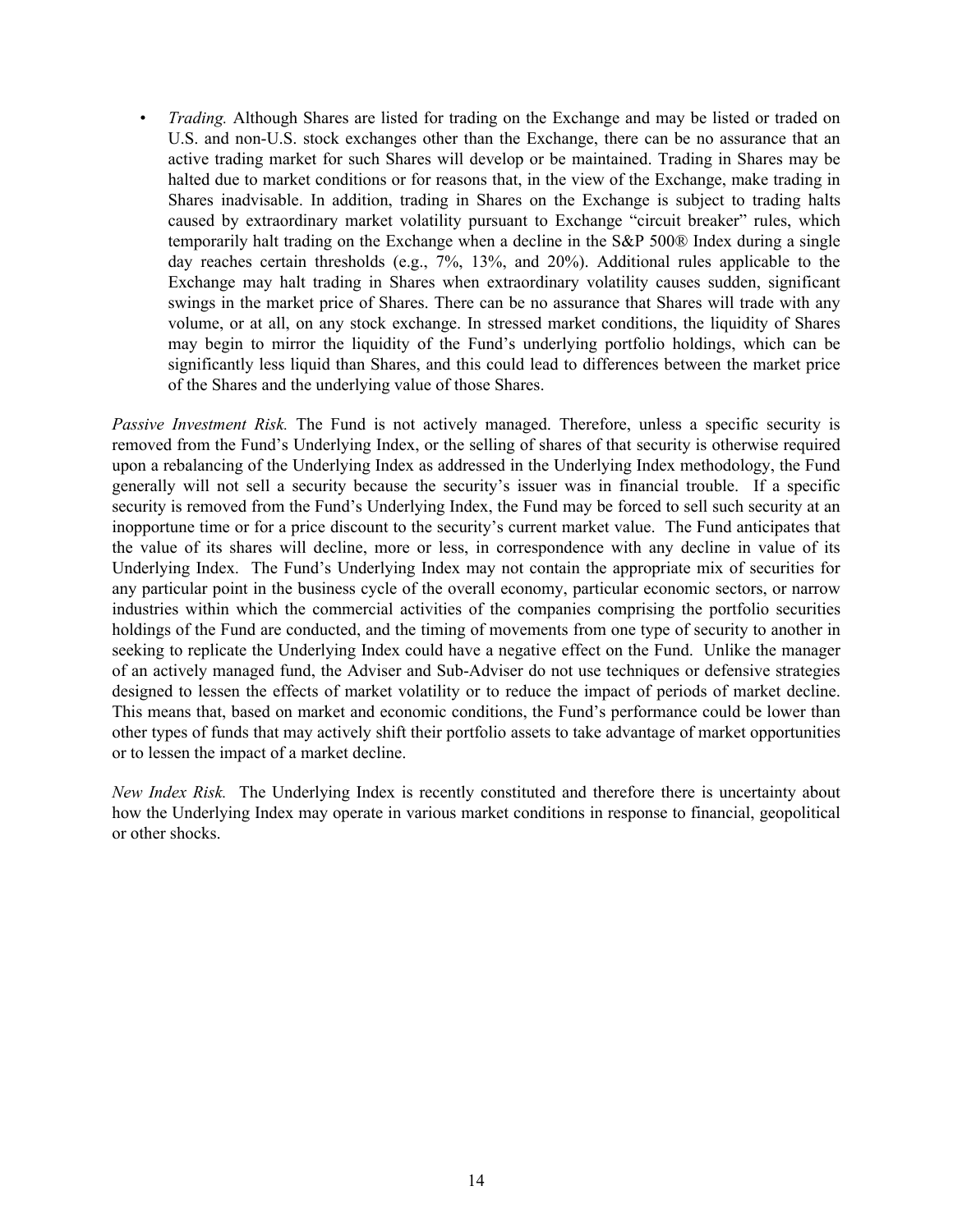*Tracking Error Risk.* There is no guarantee that the Fund will achieve a high degree of correlation to the Underlying Index and therefore achieve its investment objective. The Fund's return may not match the return of its Underlying Index for a number of reasons. For example, the Fund incurs a number of fees and operating expenses not applicable to the Underlying Index and incurs costs associated with buying and selling securities, especially when rebalancing the Fund's securities holdings to reflect changes in the composition of the Underlying Index and if it needs to raise cash to meet redemptions or deploy cash in connection with newly created Creation Units. Imperfect correlation between the Fund's portfolio securities and those in the Underlying Index, changes to the Underlying Index and regulatory requirements may cause tracking error, the divergence of the Fund's performance from that of its Underlying Index. This risk may be heightened during times of increased market volatility or other unusual market conditions. In addition, the Fund may not be able to invest in certain securities and other instruments included in the Underlying Index, or invest in them in the exact proportions represented in the Underlying Index. To the extent the Fund uses a representative sampling approach, the Fund may not be as well-correlated with the return of the Underlying Index as would be the case if the Fund purchased all the securities in the Underlying Index in the proportions represented in the Underlying Index. Moreover, the Fund may be delayed in purchasing or selling securities and other instruments included in the Underlying Index. To the extent the Fund calculates its NAV based on fair value prices, the Fund's ability to track the Underlying Index may be adversely affected.

*Non-Diversification Risk.* The Fund is classified as "non-diversified," which means the Fund may invest a larger percentage of its assets in the securities of a smaller number of issuers than a diversified fund. Investments in securities of a limited number of issuers exposes the Fund to greater market risk and potential losses than if its assets were diversified among the securities of a greater number of issuers.

*Legal and Regulatory Change Risks.* The regulatory environment for investment companies is evolving, and changes in regulation may adversely affect the value of the Fund's investments and its ability to pursue its trading strategy. In addition, the securities markets are subject to comprehensive statutes and regulations. The SEC, Commodity Futures Trading Commission, other regulators and self-regulatory organizations and exchanges are authorized to take extraordinary actions in the event of market emergencies. The effect of any future regulatory change on the Fund could be substantial and adverse.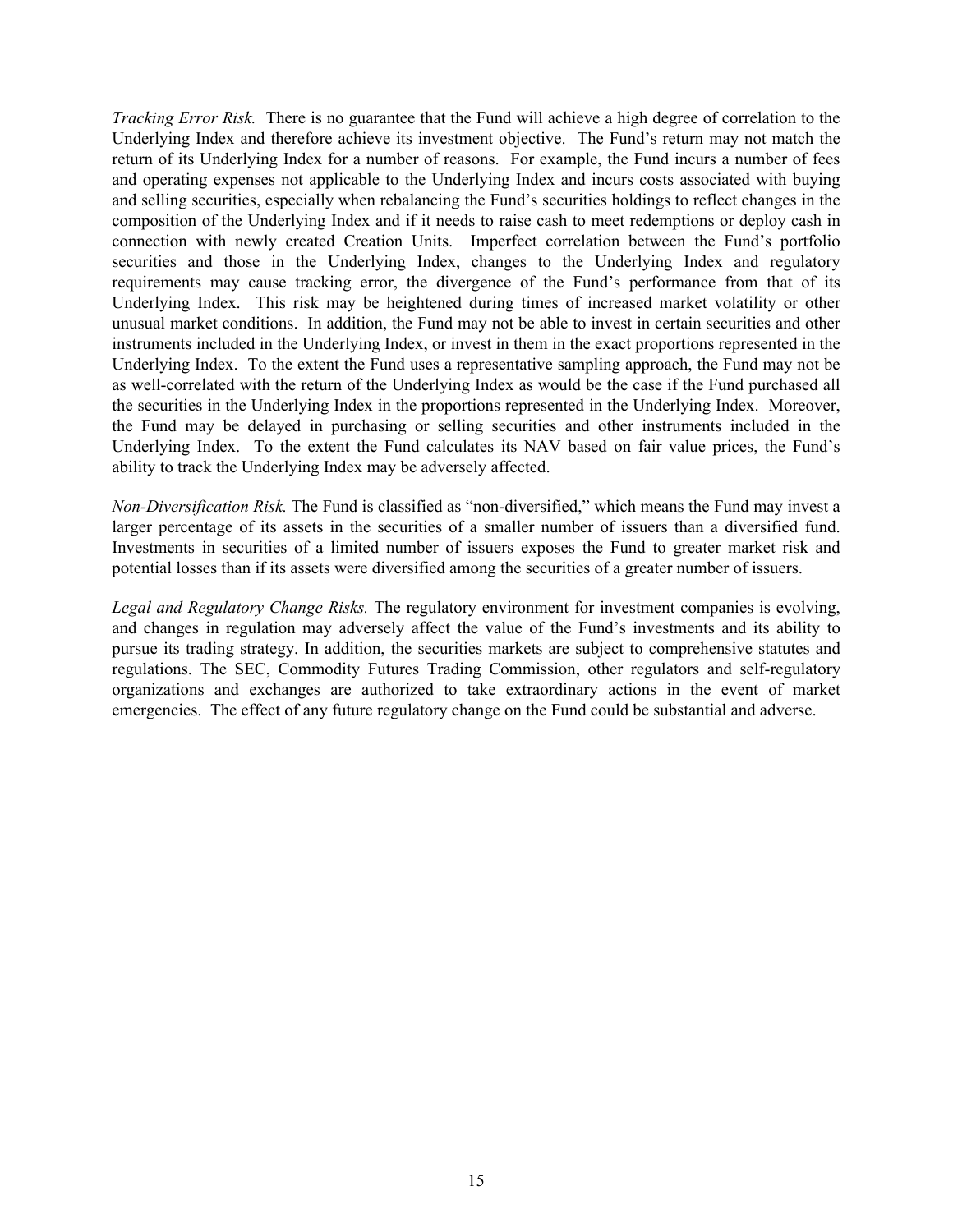*Methodology Risks.* There is no assurance that the Index Provider, or any agents that act on its behalf, will compile the Underlying Index accurately, or that the Underlying Index will be determined, maintained, constructed, reconstituted, rebalanced, composed, calculated or disseminated accurately. The Adviser relies upon the Index Provider and its agents to compile, determine, maintain, construct, reconstitute, rebalance, compose, calculate (or arrange for an agent to calculate), and disseminate the Underlying Index accurately. Any losses or costs associated with errors made by the Index Provider or its agents generally will be borne by the Fund and its shareholders. To correct any such error, the Index Provider or its agents may carry out an unscheduled rebalance of the Underlying Index or other modification of Underlying Index constituents or weightings. When the Fund in turn rebalances its portfolio, any transaction costs and market exposure arising from such portfolio rebalancing will be borne by the Fund and its shareholders. Unscheduled rebalances also expose the Fund to additional tracking error risk. Errors in respect of the quality, accuracy, and completeness of the data used to compile the Underlying Index may occur from time to time and may not be identified and corrected by the Index Provider for a period of time or at all, particularly where the Underlying Index is less commonly used as a benchmark by funds or advisers. For example, during a period where the Underlying Index contains incorrect constituents, the Fund tracking the Underlying Index would have market exposure to such constituents and would be underexposed to the Underlying Index's other constituents. Such errors may negatively impact the Fund and its shareholders. The Index Provider and its agents rely on various sources of information to assess the criteria of issuers included in the Underlying Index, including information that may be based on assumptions and estimates. In addition, the Underlying Index's methodology incorporates data and scored provided by third-parties which may be unavailable or limited for certain issuers, which could result in the Underlying Index not achieving its objective. Neither the Fund nor the Adviser can offer assurances that the Underlying Index's calculation methodology or sources of information will provide an accurate assessment of included issuers.

*Developed Markets Risk.* Developed market countries generally tend to rely on the services sectors (e.g., the financial services sector) as the primary source of economic growth and may be susceptible to the risks of individual service sectors. Many developed market countries have heavy indebtedness, which may lead downward pressure on the economies of these countries. As a result, it is possible that interest rates on debt of certain developed countries may rise to levels that make it difficult for such countries to service high debt levels without significant help from other countries or from a central bank. Developed market countries generally are dependent on the economies of certain key trading partners. Changes in any one economy may cause an adverse impact on several developed countries.

*Epidemic Risk.* Widespread disease, including pandemics and epidemics have been and can be highly disruptive to economies and markets, adversely impacting individual companies, sectors, industries, markets, currencies, interest and inflation rates, credit ratings, investor sentiment, and other factors affecting the value of the Fund's investments. Given the increasing interdependence among global economies and markets, conditions in one country, market, or region are increasingly likely to adversely affect markets, issuers, and/or foreign exchange rates in other countries, including the U.S. These disruptions could prevent the Fund from executing advantageous investment decisions in a timely manner and negatively impact the Fund's ability to achieve its investment objectives. Any such event(s) could have a significant adverse impact on the value and risk profile of the Fund.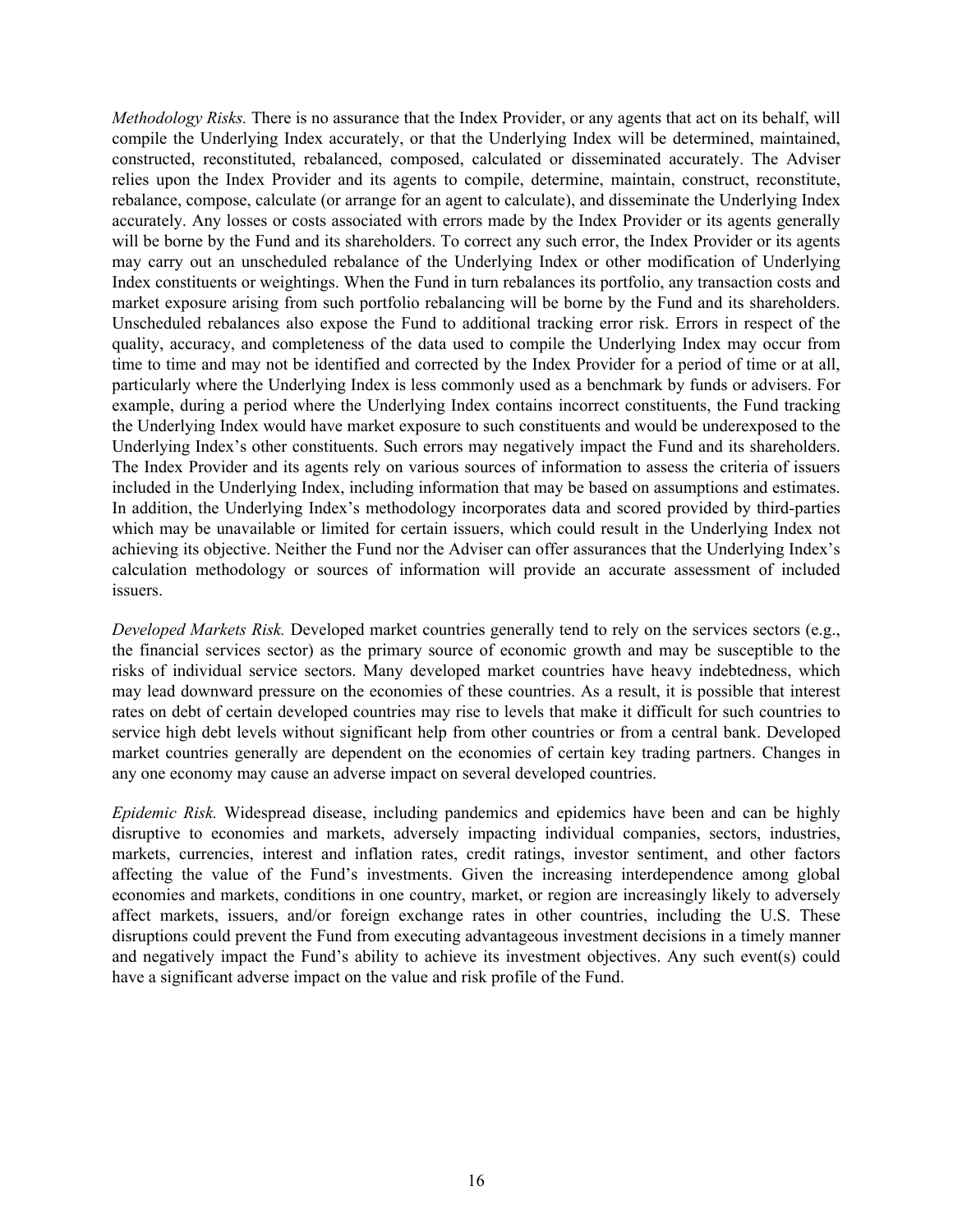#### **Disclosure of Portfolio Holdings**

The Fund's entire portfolio holdings are publicly disseminated each day the Fund is open for business through the Fund's website and may be made available through financial reporting and news services or any other medium, including publicly available internet web sites. Additional information regarding the Fund's policies and procedures with respect to the disclosure of the Fund's portfolio securities is available in the Fund's SAI.

# **Investment Management**

#### **Investment Adviser**

V-Square Quantitative Management, LLC, located at 875 North Michigan Avenue, Suite 3216, Chicago, Illinois 60611 serves as the investment adviser to the Fund. The Adviser is an SEC-registered investment adviser that provides investment advice to high-net-worth individuals and ETFs, including the Fund.

Pursuant to the Advisory Agreement, the Adviser provides the Fund with investment research and advice and furnishes the Fund with an investment program consistent with the Fund's investment objective and policies, subject to the supervision of the Board. The Adviser maintains books and records with respect to the securities transactions, and reports to the Board on the Fund's investments and performance. The Board will have sole responsibility for selecting, evaluating the performance of, and replacing as necessary any of the service providers to the Fund, including the Adviser.

After an initial two-year period, the Advisory Agreement will continue in effect from year to year, only if such continuance is specifically approved at least annually by: (i) the Board or the vote of a majority of the outstanding voting securities of the Fund; and (ii) the vote of a majority of the Independent Trustees, cast in person at a meeting called for the purpose of voting on such approval. The Advisory Agreement is terminable without penalty by the Trust, on behalf of the Fund, upon 60 days' written notice to the Adviser, when authorized by either: (i) a majority vote of the Fund's shareholders; or (ii) by a vote of a majority of the Board. The Advisory Agreement is also terminable without penalty by the Adviser upon 60 days' written notice to the Trust. The Advisory Agreement will automatically terminate in the event of its "assignment," as defined under the 1940 Act. The Advisory Agreement provides that the Adviser under such agreement shall not be liable for any error of judgment or mistake of law or for any loss arising out of any investment or for any act or omission in the execution of portfolio transactions for the Fund, except for willful misfeasance, bad faith or negligence in the performance of its duties, or by reason of reckless disregard of its obligations and duties thereunder.

In consideration of the services provided by the Adviser pursuant to the Advisory Agreement, the Fund pays the Adviser a unified fee, which is calculated daily and paid monthly, at the annual rate of 0.39% of the average daily net assets of the Fund. However, the Adviser may voluntarily agree to reduce the management fees payable to it on a month-to-month basis, including additional fees above and beyond any contractual agreement the Adviser may have to reduce management fees and/or reimburse Fund expenses.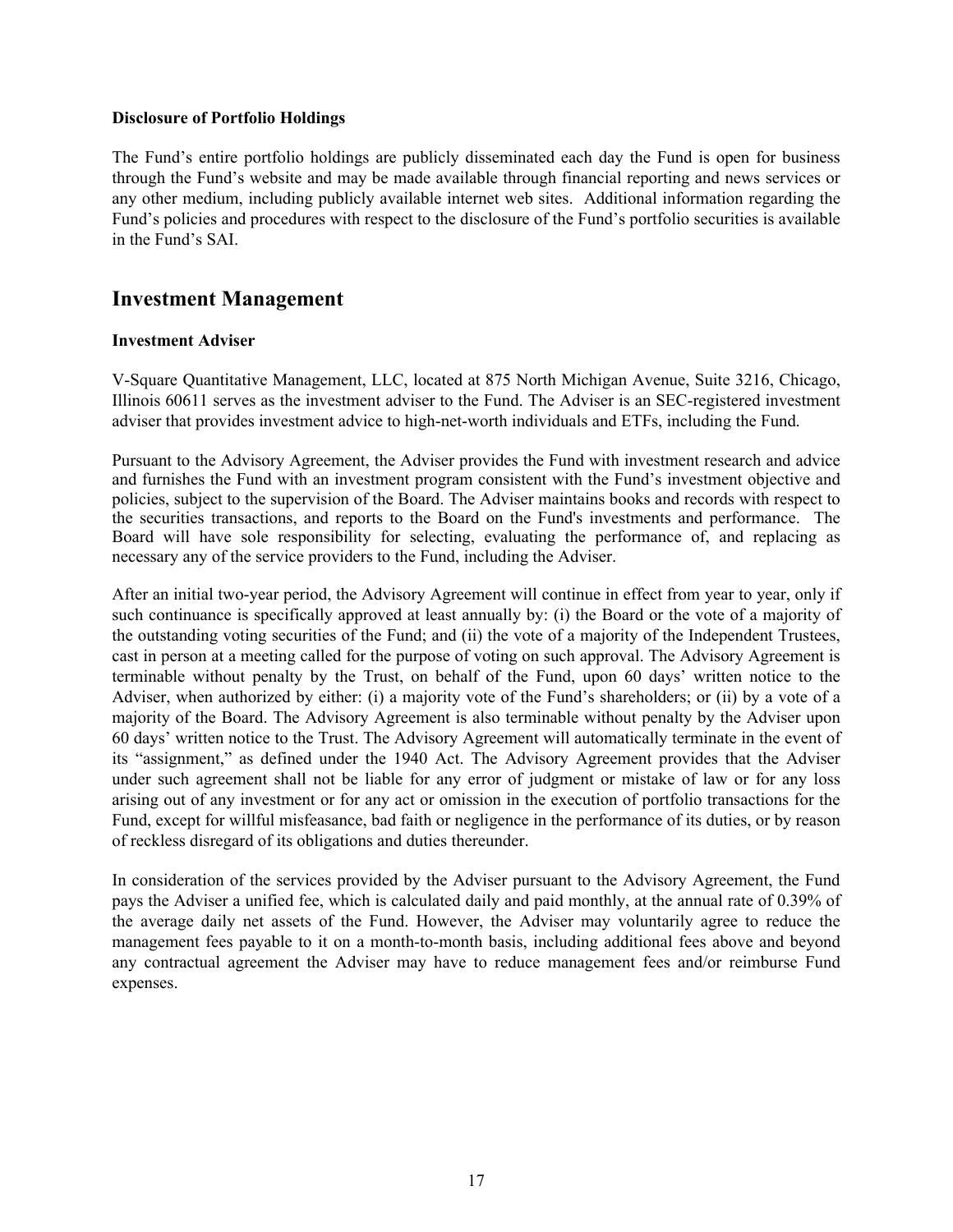Under the Investment Advisory Agreement, the Adviser has agreed to pay all expenses of the Fund, except for: (i) brokerage expenses and other fees, charges, taxes, levies or expenses (such as stamp taxes) incurred in connection with the execution of portfolio transactions or in connection with creation and redemption transactions (including without limitation any fees, charges, taxes, levies or expenses related to the purchase or sale of an amount of any currency, or the patriation or repatriation of any security or other asset, related to the execution of portfolio transactions or any creation or redemption transactions); (ii) legal fees or expenses in connection with any arbitration, litigation or pending or threatened arbitration or litigation, including any settlements in connection therewith; (iii) extraordinary expenses (in each case as determined by a majority of the independent trustees); (iv) distribution fees and expenses paid by the Fund under any distribution plan adopted pursuant to Rule 12b-1 under the 1940 Act; (v) interest and taxes of any kind or nature (including, but not limited to, income, excise, transfer and withholding taxes); (vi) any fees and expense related to the provision of securities lending services; and (vii) the advisory fee payable to the Adviser.

#### **Investment Sub-Adviser**

The Adviser has retained Vident Investment Advisory, LLC to serve as sub-adviser for the Fund. VIA is responsible for the day-to-day management of the Fund. VIA, a registered investment adviser, is a wholly-owned subsidiary of Vident Financial, LLC. Its principal office is located at 1125 Sanctuary Parkway, Suite 515, Alpharetta, Georgia 30009. VIA was formed in 2014 and provides investment advisory services to ETFs, including the Fund. The Sub-Adviser is responsible for trading portfolio securities for the Fund, including selecting broker-dealers to execute purchase and sale transactions or in connection with any rebalancing or reconstitution of the Underlying Index, subject to the supervision of the Adviser and the Board. The Adviser compensates the Sub-Adviser at an annual rate as follows:

> First \$ 500 million - 0.05% Next \$ 500 million - 0.04% Balance over \$1 billion - 0.03% annual minimum of \$ 25,000

A discussion regarding the basis for the Board's approval of the Advisory Agreement and Sub-Advisory Agreement will be available in the Fund's annual report to shareholders for the period ended October 31, 2022.

#### **Portfolio Managers**

The Fund is managed by the Sub-Adviser's portfolio management team. The individual members of the team jointly and primarily responsible for the day-to-day management of the Fund's portfolio are described below.

Austin Wen, Portfolio Manager, CFA, of VIA. Mr. Wen has been Portfolio Manager of VIA since 2016 and has eight years of investment management experience. His focus at VIA is on portfolio management and trading, risk monitoring and investment analysis. Previously, he was an analyst for Vident Financial beginning in 2014, working on the development and review of investment solutions. He began his career in 2011 as a State Examiner for the Georgia Department of Banking and Finance. Mr. Wen obtained a B.A. in Finance from the University of Georgia and holds the Chartered Financial Analyst designation.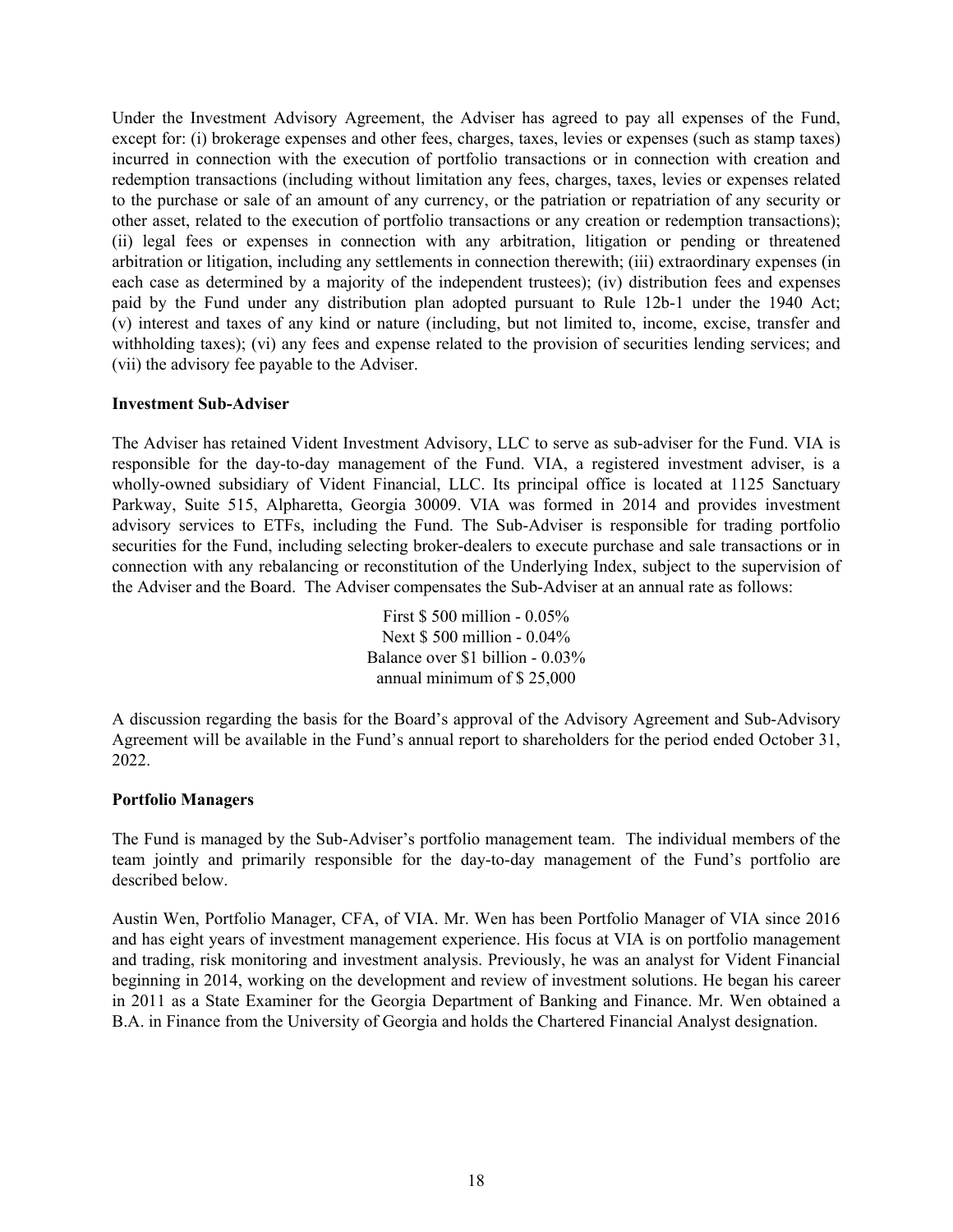Rafael Zayas, Portfolio Manager, CFA, of VIA. Mr. Zayas has over 15 years of trading and portfolio management experience in global equity products and ETFs. He is SVP, Head of Portfolio Management and Trading for Vident Investment Advisory. Mr. Zayas specializes in managing and trading of developed, emerging, and frontier market portfolios. Prior to joining Vident Investment Advisory, he was a Portfolio Manager at Russell Investments for over 5 billion in quantitative strategies across global markets, including emerging, developed and frontier markets and listed alternatives. Before that, he was an equity Portfolio Manager at BNY Mellon Asset Management, where he was responsible for 150 million in internationally listed global equity ETFs and assisted in managing 3 billion of global ETF assets. Mr. Zayas holds a BS in Electrical Engineering from Cornell University. He also holds the Chartered Financial Analyst designation.

Additional information about the portfolio manager's compensation, other accounts managed by the portfolio manager, and the portfolio manager's ownership of securities in the Fund is available in the SAI.

#### **Index Provider**

MSCI, Inc. ("MSCI") is the Index Provider to the Fund. Strictly in accordance with its guidelines and mandated procedures, MSCI compiles, maintains and calculates the Underlying Index. MSCI is not affiliated with the Fund, Adviser, Sub-Adviser or the Distributor.

THE FUND IS NOT SPONSORED, ENDORSED, SOLD OR PROMOTED BY MSCI, ANY OF ITS AFFILIATES, ANY OF ITS INFORMATION PROVIDERS OR ANY OTHER THIRD PARTY INVOLVED IN, OR RELATED TO, COMPILING, COMPUTING OR CREATING ANY MSCI INDEX (COLLECTIVELY, THE "MSCI PARTIES"). THE MSCI INDEXES ARE THE EXCLUSIVE PROPERTY OF MSCI. MSCI AND THE MSCI INDEX NAMES ARE SERVICE MARK(S) OF MSCI OR ITS AFFILIATES AND HAVE BEEN LICENSED FOR USE FOR CERTAIN PURPOSES BY LICENSEE. NONE OF THE MSCI PARTIES MAKES ANY REPRESENTATION OR WARRANTY, EXPRESS OR IMPLIED, TO THE ISSUER OR OWNERS OF THESE FUNDS OR ANY OTHER PERSON OR ENTITY REGARDING THE ADVISABILITY OF INVESTING IN FUNDS GENERALLY OR IN THE FUND PARTICULARLY OR THE ABILITY OF ANY MSCI INDEX TO TRACK CORRESPONDING STOCK MARKET PERFORMANCE. MSCI OR ITS AFFILIATES ARE THE LICENSORS OF CERTAIN TRADEMARKS, SERVICE MARKS AND TRADE NAMES AND OF THE MSCI INDEXES WHICH ARE DETERMINED, COMPOSED AND CALCULATED BY MSCI WITHOUT REGARD TO THE FUND OR THE ISSUER OR OWNERS OF THESE FUNDS OR ANY OTHER PERSON OR ENTITY. NONE OF THE MSCI PARTIES HAS ANY OBLIGATION TO TAKE THE NEEDS OF THE ISSUER OR OWNERS OF THE FUND OR ANY OTHER PERSON OR ENTITY INTO CONSIDERATION IN DETERMINING, COMPOSING OR CALCULATING THE MSCI INDEXES. NONE OF THE MSCI PARTIES IS RESPONSIBLE FOR OR HAS PARTICIPATED IN THE DETERMINATION OF THE TIMING OF, PRICES AT, OR QUANTITIES OF THESE FUNDS TO BE ISSUED OR IN THE DETERMINATION OR CALCULATION OF THE EQUATION BY OR THE CONSIDERATION INTO WHICH THESE FUNDS ARE REDEEMABLE. FURTHER, NONE OF THE MSCI PARTIES HAS ANY OBLIGATION OR LIABILITY TO THE ISSUER OR OWNERS OF THE FUND OR ANY OTHER PERSON OR ENTITY IN CONNECTION WITH THE ADMINISTRATION, MARKETING OR OFFERING OF THE FUND.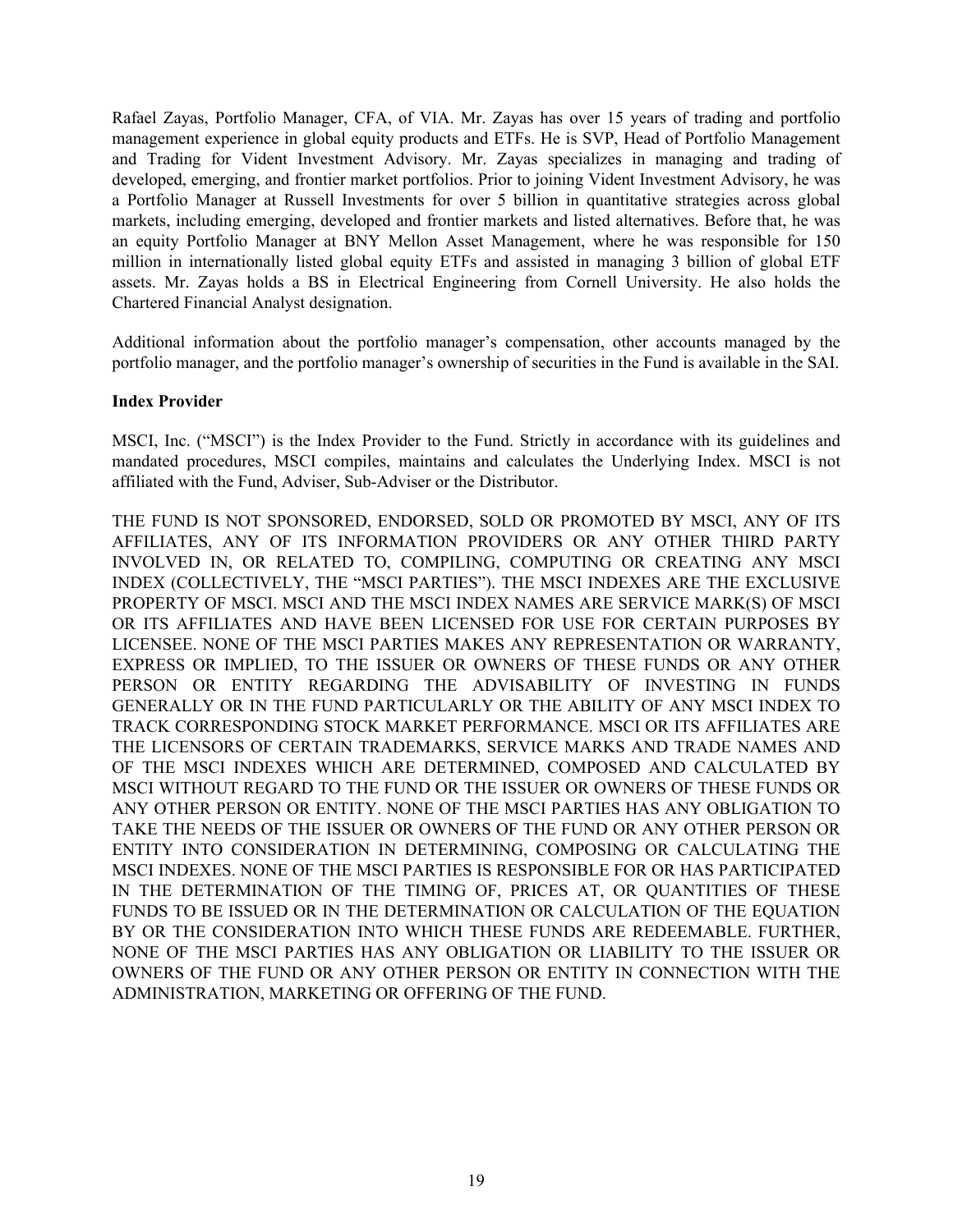ALTHOUGH MSCI SHALL OBTAIN INFORMATION FOR INCLUSION IN OR FOR USE IN THE CALCULATION OF THE MSCI INDEXES FROM SOURCES THAT MSCI CONSIDERS RELIABLE, NONE OF THE MSCI PARTIES WARRANTS OR GUARANTEES THE ORIGINALITY, ACCURACY AND/OR THE COMPLETENESS OF ANY MSCI INDEX OR ANY DATA INCLUDED THEREIN. NONE OF THE MSCI PARTIES MAKES ANY WARRANTY, EXPRESS OR IMPLIED, AS TO RESULTS TO BE OBTAINED BY THE ISSUER OF THE FUND, OWNERS OF THE FUND, OR ANY OTHER PERSON OR ENTITY, FROM THE USE OF ANY MSCI INDEX OR ANY DATA INCLUDED THEREIN. NONE OF THE MSCI PARTIES SHALL HAVE ANY LIABILITY FOR ANY ERRORS, OMISSIONS OR INTERRUPTIONS OF OR IN CONNECTION WITH ANY MSCI INDEX OR ANY DATA INCLUDED THEREIN. FURTHER, NONE OF THE MSCI PARTIES MAKES ANY EXPRESS OR IMPLIED WARRANTIES OF ANY KIND, AND THE MSCI PARTIES HEREBY EXPRESSLY DISCLAIM ALL WARRANTIES OF MERCHANTABILITY AND FITNESS FOR A PARTICULAR PURPOSE, WITH RESPECT TO EACH MSCI INDEX AND ANY DATA INCLUDED THEREIN. WITHOUT LIMITING ANY OF THE FOREGOING, IN NO EVENT SHALL ANY OF THE MSCI PARTIES HAVE ANY LIABILITY FOR ANY DIRECT, INDIRECT, SPECIAL, PUNITIVE, CONSEQUENTIAL OR ANY OTHER DAMAGES (INCLUDING LOST PROFITS) EVEN IF NOTIFIED OF THE POSSIBILITY OF SUCH DAMAGES.

No purchaser, seller, or holder of this security, product or fund, or any other person or entity, should use or refer to any MSCI trade name, trademark or service mark to sponsor, endorse, market or promote this security without first contacting MSCI to determine whether MSCI's permission is required. Under no circumstances may any person or entity claim any affiliation with MSCI without the prior written permission of MSCI.

#### **Buying and Selling Fund Shares**

Shares of the Fund are listed on the Exchange. When you buy or sell shares on the secondary market, you will pay or receive the market price. The Fund's shares will trade on the Exchange at prices that may differ to varying degrees from the daily NAV of the Fund's shares. A "Business Day" with respect to the Fund is any day on which the Exchange is open for business. The Exchange is generally open Monday through Friday and is closed weekends and the following holidays: New Year's Day, Martin Luther King, Jr. Day, Presidents' Day, Good Friday, Memorial Day, Juneteenth Day, Independence Day, Labor Day, Thanksgiving Day and Christmas Day.

NAV per share for the Fund is computed by dividing the value of the net assets of the Fund (i.e., the value of its total assets minus total liabilities) by the total number of shares of the Fund outstanding. Expenses and fees, including management and distribution fees, if any, are accrued daily and taken into account for purposes of determining NAV. NAV is determined each business day, normally as of the close of regular trading of the Exchange (ordinarily 4:00 p.m., Eastern time).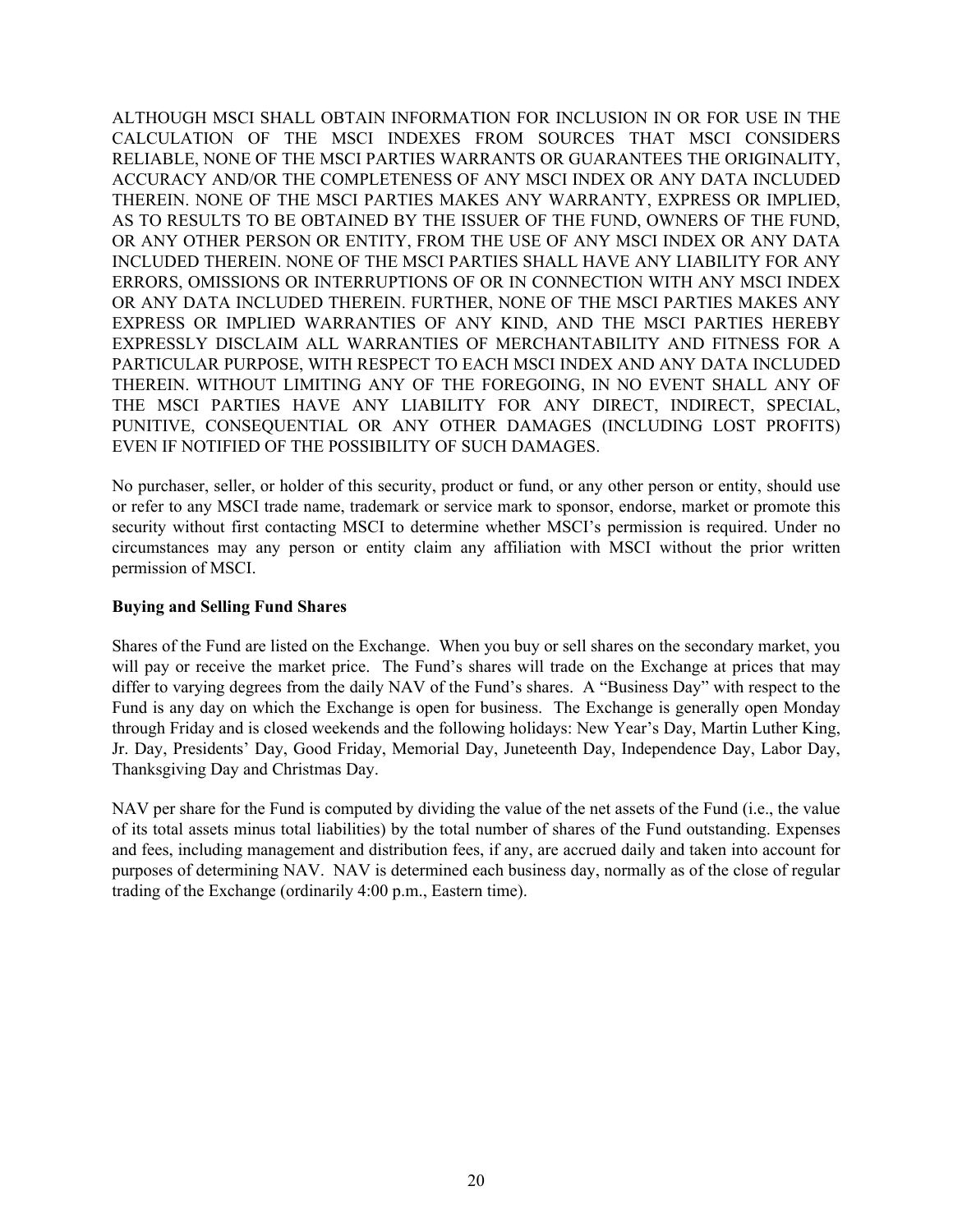You may incur customary brokerage commissions and charges and may pay some or all of the spread between the bid and the offered price in the secondary market on each leg of a round trip (purchase and sale) transaction. Investors buying or selling shares in the secondary market will pay brokerage commissions or other charges imposed by brokers as determined by that broker. Brokerage commissions are often a fixed amount and may be a significant proportional cost for investors seeking to buy or sell relatively small amounts of shares. In addition, secondary market investors will also incur the cost of the difference between the price that an investor is willing to pay for shares (the "bid" price) and the price at which an investor is willing to sell shares (the "ask" price). This difference in bid and ask prices is often referred to as the "spread" or "bid/ask spread." The bid/ask spread varies over time for shares based on trading volume and market liquidity, and is generally lower if the Fund's shares have more trading volume and market liquidity and higher if the Fund's shares have little trading volume and market liquidity. Further, increased market volatility may cause increased bid/ask spreads. Due to the costs of buying or selling shares, including bid/ask spreads, frequent trading of shares may significantly reduce investment results and an investment in shares may not be advisable for investors who anticipate regularly making small investments.

The Fund's portfolio securities generally are valued at market price. The values of non-U.S. dollar denominated securities are converted to U.S. dollars using foreign currency exchange rates generally determined as of 4:00 p.m., London time. Securities are valued at fair value when market quotations are not readily available. The Board has adopted procedures to be followed when the Fund must utilize fair value pricing, including when reliable market quotations are not readily available, when the Fund's pricing service does not provide a valuation (or provides a valuation that, in the judgment of the Adviser, does not represent the security's fair value), or when, in the judgment of the Adviser, events have rendered the market value unreliable (see, for example, the discussion of fair value pricing of foreign securities in the paragraph below). Valuing securities at fair value involves reliance on the judgment of the Adviser and the Board (or a committee thereof), and may result in a different price being used in the calculation of the Fund's NAV from quoted or published prices for the same securities. Fair value determinations are made in good faith in accordance with procedures adopted by the Board. There can be no assurance that the Fund will obtain the fair value assigned to a security if it sells the security.

In certain circumstances, the Fund may employ fair value pricing to ensure greater accuracy in determining daily NAV. Fair value pricing may be applied to foreign securities held by the Fund upon the occurrence of an event after the close of trading on non-U.S. markets but before the close of trading on the Exchange when the Fund's NAV is determined. If the event may result in a material adjustment to the price of the Fund's foreign securities once non-U.S. markets open on the following business day (such as, for example, a significant surge or decline in the U.S. market), the Fund may value such foreign securities at fair value, taking into account the effect of such event, in order to calculate the Fund's NAV.

Other types of portfolio securities that the Fund may fair value include, but are not limited to: (1) investments that are illiquid or traded infrequently, including "restricted" securities and private placements for which there is no public market; (2) investments for which, in the judgment of the Adviser, the market price is stale; and (3) securities for which trading has been halted or suspended.

Fair value pricing involves subjective judgments and it is possible that a fair value determination for a security will materially differ from the value that could be realized upon the sale of the security. In addition, fair value pricing could result in a difference between the prices used to calculate the Fund's NAV and the prices used by the Fund's Underlying Index. This may result in a difference between the Fund's performance and the performance of the Fund's Underlying Index.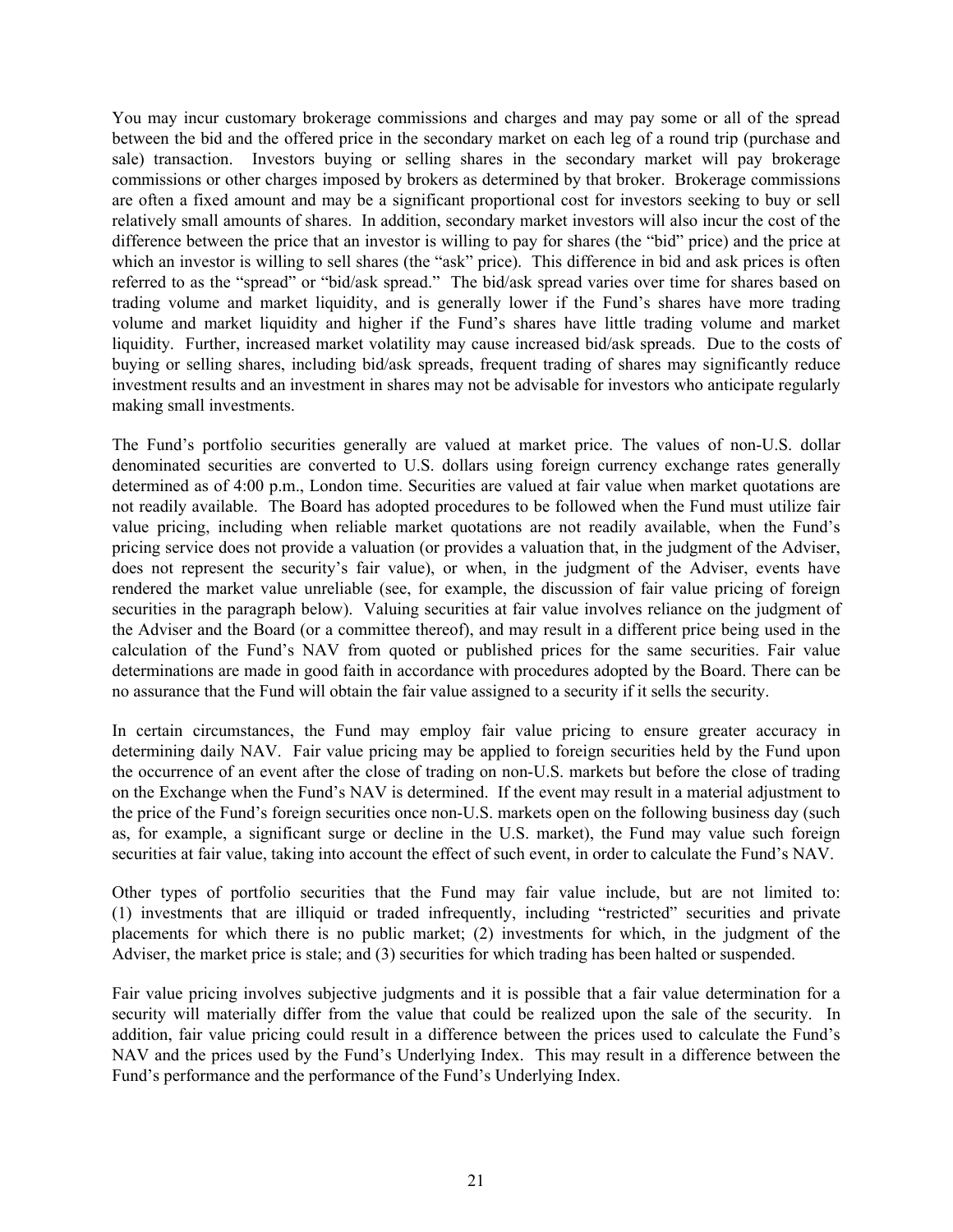#### **Book Entry**

Shares are held in book-entry form, which means that no stock certificates are issued. The Depository Trust Company ("DTC") or its nominee is the record owner of all outstanding Shares.

Investors owning Shares are beneficial owners as shown on the records of DTC or its participants. DTC serves as the securities depository for all Shares. DTC's participants include securities brokers and dealers, banks, trust companies, clearing corporations and other institutions that directly or indirectly maintain a custodial relationship with DTC. As a beneficial owner of Shares, you are not entitled to receive physical delivery of stock certificates or to have Shares registered in your name, and you are not considered a registered owner of Shares. Therefore, to exercise any right as an owner of Shares, you must rely upon the procedures of DTC and its participants. These procedures are the same as those that apply to any other securities that you hold in book entry or "street name" through your brokerage account.

#### *Frequent Purchases and Redemptions of Fund Shares*

The Fund does not impose any restrictions on the frequency of purchases and redemptions of Creation Units; however, the Fund reserves the right to reject or limit purchases at any time as described in the SAI. When considering that no restriction or policy was necessary, the Board evaluated the risks posed by arbitrage and market timing activities, such as whether frequent purchases and redemptions would interfere with the efficient implementation of the Fund's investment strategy, or whether they would cause the Fund to experience increased transaction costs. The Board considered that, unlike traditional mutual funds, shares are issued and redeemed only in large quantities of shares known as Creation Units available only from the Fund directly to a few institutional investors (APs), and that most trading in the Fund occurs on the Exchange at prevailing market prices and does not involve the Fund directly. Given this structure, the Board determined that it is unlikely that trading due to arbitrage opportunities or market timing by shareholders would result in negative impact to the Fund or its shareholders. In addition, frequent trading of shares by APs and arbitrageurs is critical to helping the market price remain at or close to NAV.

# **Other Considerations**

*Distribution and Service Plan.* The Fund has adopted a Distribution and Service Plan in accordance with Rule 12b-1 under the 1940 Act pursuant to which payments of up to 0.25% per annum of the Fund's average daily net assets may be made for the sale and distribution of its Fund shares or for providing or arranging for others to provide shareholder services and for the maintenance of shareholder accounts. The Fund does not presently intend to make any payments pursuant to the Distribution and Service Plan for the fiscal period ending October 31, 2022. Thereafter, 12b-1 fees may only be imposed after approval by the Board. Any forgone 12b-1 fees during the initial twelve months will not be recoverable during any subsequent period. Because these fees would be paid out of the Fund's assets on an on-going basis, if payments are made in the future, these fees will increase the cost of your investment and may cost you more than paying other types of sales charges.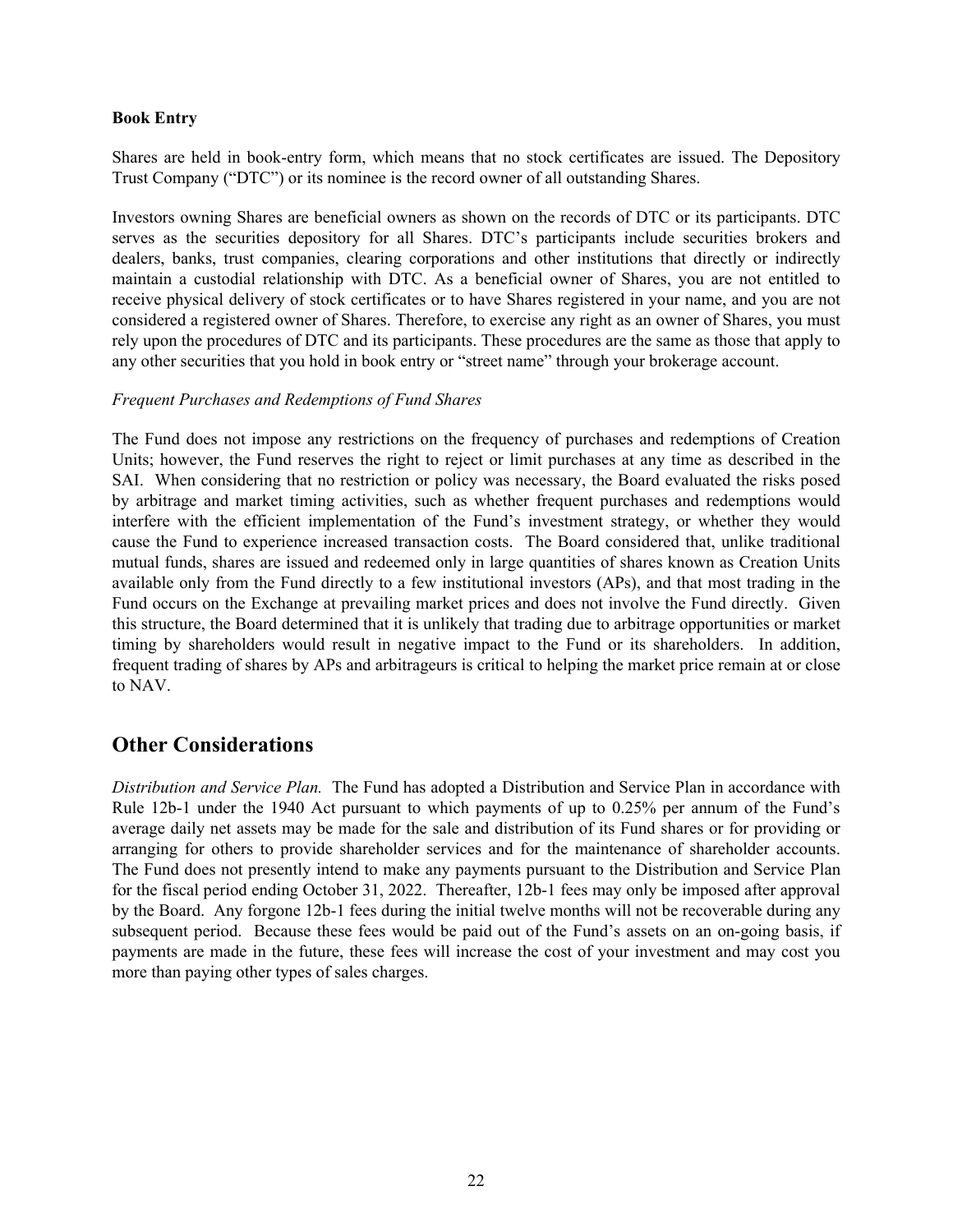*Payments to Financial Intermediaries.* The Adviser, out of its own resources and without additional cost to the Fund or its shareholders, may pay intermediaries, including affiliates of the Adviser, for the sale of Fund shares and related services, including participation in activities that are designed to make intermediaries more knowledgeable about exchange traded products. Payments are generally made to intermediaries that provide shareholder servicing, marketing and related sales support, educational training or support, or access to sales meetings, sales representatives and management representatives of the intermediary. Payments may also be made to intermediaries for making shares of the Fund available to their customers generally and in investment programs. The Adviser may also reimburse expenses or make payments from its own resources to intermediaries in consideration of services or other activities the Adviser believes may facilitate investment in the Fund.

The possibility of receiving, or the receipt of, the payments described above may provide intermediaries or their salespersons with an incentive to favor sales of shares of the Fund, and other funds whose affiliates make similar compensation available, over other investments that do not make such payments. Investors may wish to take such payment arrangements into account when considering and evaluating any recommendations relating to the Fund and other ETFs.

*Additional Information.* The Fund may enter into contractual arrangements with various parties, including among others the Fund's investment adviser, who provide services to the Fund. Shareholders are not parties to, or intended (or "third party") beneficiaries of, those contractual arrangements.

The Prospectus and the SAI provide information concerning the Fund that you should consider in determining whether to purchase shares of the Fund. The Fund may make changes to this information from time to time. Neither this Prospectus nor the SAI is intended to give rise to any contract rights or other rights in any shareholder, other than any rights conferred explicitly by federal or state securities laws that may not be waived.

# **Dividends, Distributions and Taxes**

## *Fund Distributions*

The Fund expects to pay out dividends from its net investment income semi-annually and distribute its net capital gains, if any, to investors at least annually.

#### *Dividend Reinvestment Service*

Brokers may make the Depository Trust Company book-entry dividend reinvestment service available to their customers who own shares. If this service is available and used, dividend distributions of both income and capital gains will automatically be reinvested in additional whole shares of the Fund purchased on the secondary market. Without this service, investors would receive their distributions in cash. In order to achieve the maximum total return on their investments, investors are encouraged to use the dividend reinvestment service. To determine whether the dividend reinvestment service is available and whether there is a commission or other charge for using this service, consult your broker. Brokers may require the Fund's shareholders to adhere to specific procedures and timetables.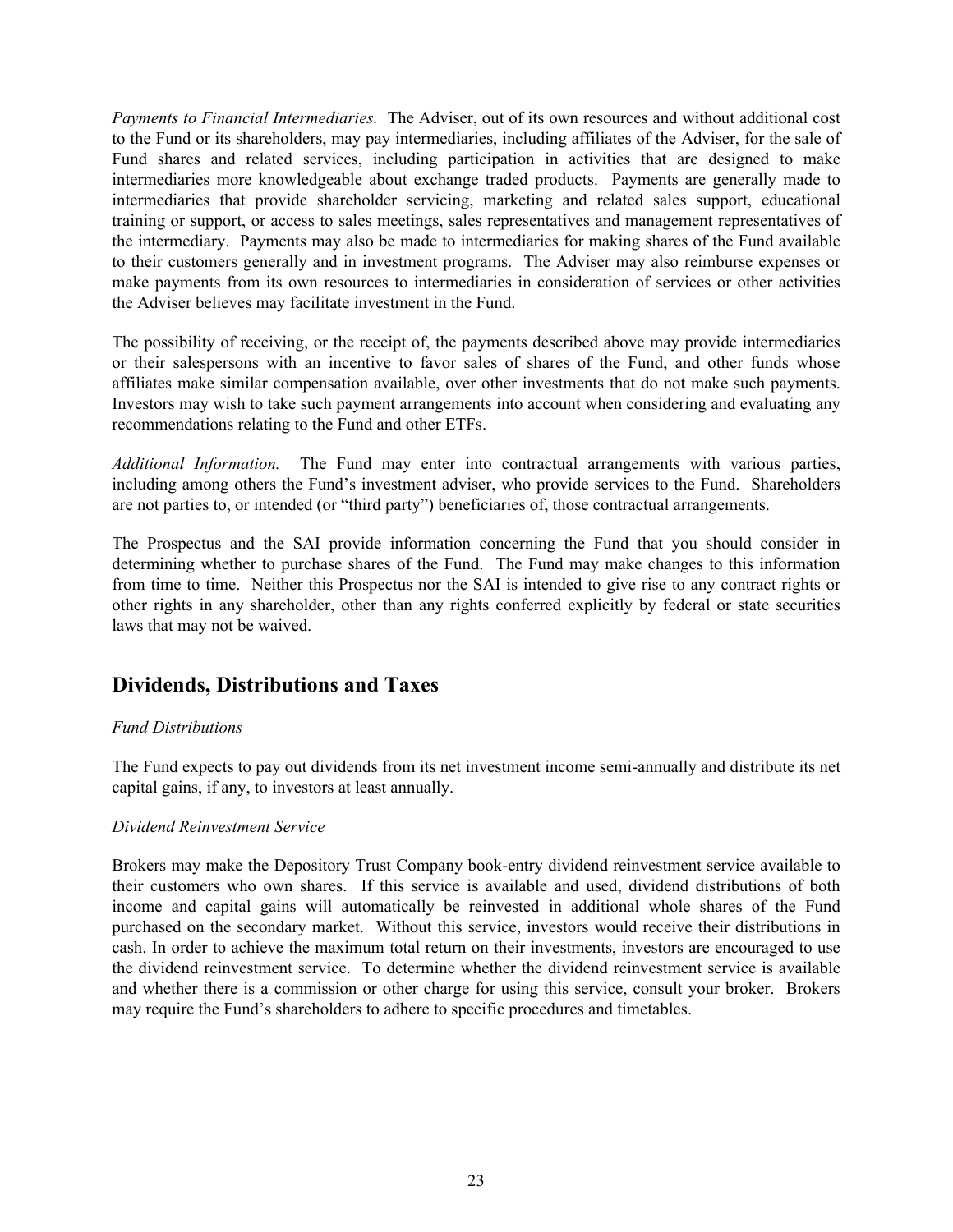#### *Tax Information*

The following is a summary of some important tax issues that affect the Fund and their shareholders. The summary is based on current tax laws, which may be changed by legislative, judicial or administrative action. You should not consider this summary to be a comprehensive explanation of the tax treatment of the Fund, or the tax consequences of an investment in the Fund. More information about taxes is located in the SAI. You are urged to consult your tax adviser regarding specific questions as to federal, state and local income taxes.

The Fund has elected and intends to qualify each year as a regulated investment company under the Internal Revenue Code of 1986, as amended. As a regulated investment company, the Fund generally pays no federal income tax on the income and gains it distributes to shareholders. Distributions may be reinvested automatically in additional whole shares only if the broker through whom you purchased shares makes such option available. The Fund expects, based on its investment objective and strategies, that its distributions, if any, will be taxable as ordinary income, capital gains, or some combination of both. For federal income tax purposes, Fund distributions of short-term capital gains are taxable to you as ordinary income. Fund distributions of long-term capital gains are taxable to you as long-term capital gains no matter how long you have owned your shares. To the extent that the Fund's distributions are designated as attributable to "qualified dividend" income, such income may be subject to tax at the reduced rate of federal income tax applicable to non-corporate shareholders for net long-term capital gains, if certain holding period requirements have been met.

Each year, you will receive an annual statement (Form 1099) of your account activity to assist you in completing your federal, state and local tax returns. Distributions declared in December to shareholders of record in such month, but paid in January, are taxable as if they were paid in December. The Fund makes every effort to search for reclassified income to reduce the number of corrected forms mailed to you. However, when necessary, you will receive a corrected Form 1099 to reflect reclassified information.

At the time you purchase your Fund shares, the price of shares may reflect undistributed income, undistributed capital gains, or net unrealized appreciation in value of portfolio securities held by the Fund. For taxable investors, a subsequent distribution to you of such amounts, although constituting a return of your investment, would be taxable. Buying shares in the Fund just before it declares an income dividend or capital gains distribution is sometimes known as "buying a dividend."

A sale of Fund shares is a taxable event and, accordingly, a capital gain or loss may be recognized. Currently, any capital gain or loss realized upon a sale of Fund shares generally is treated as long-term capital gain or loss if the shares have been held for more than one year and as short-term capital gain or loss if the shares have been held for one year or less. The ability to deduct capital losses may be limited.

A 3.8% Medicare tax on net investment income (including capital gains and dividends) will also be imposed on individuals, estates and trusts, subject to certain income thresholds.

By law, if you do not provide your proper taxpayer identification number and certain required certifications, you may be subject to backup withholding on any distributions of income, capital gains or proceeds from the sale of your shares. Withholding is also imposed if the IRS requires it. When withholding is required, the amount will be 24% of any distributions or proceeds paid.

Fund distributions and gains from the sale of your Fund shares generally are subject to state and local taxes.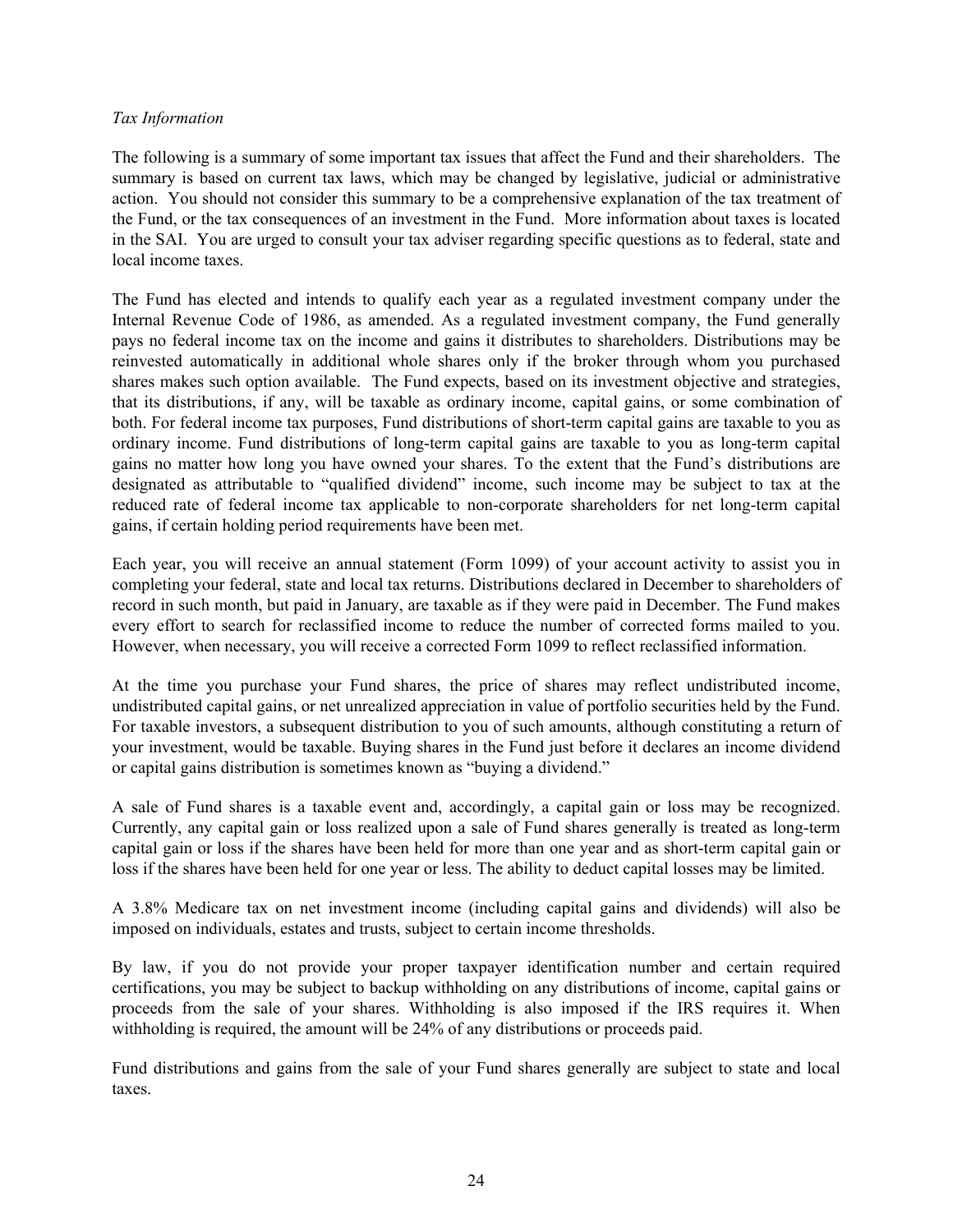Non-U.S. investors may be subject to U.S. withholding tax at a 30% or lower treaty rate and U.S. estate tax and are subject to special U.S. tax certification requirements to avoid backup withholding and claim any treaty benefits. Exemptions from U.S. withholding tax are provided for certain capital gain dividends paid by the Fund from net long-term capital gains, interest-related dividends and short-term capital gain dividends, if such amounts are reported by the Fund. However, notwithstanding such exemptions from U.S. withholding at the source, any such dividends and distributions of income and capital gains will be subject to backup withholding at a rate of 24% if you fail to properly certify that you are not a U.S. person.

Under the Foreign Account Tax Compliance Act ("FATCA"), a 30% withholding tax is imposed on income dividends paid by the Fund to certain foreign entities, referred to as foreign financial institutions or nonfinancial foreign entities, that fail to comply (or be deemed compliant) with extensive reporting and withholding requirements designed to inform the U.S. Department of the Treasury of U.S.-owned foreign investment accounts. After December 31, 2018, FATCA withholding also would have applied to certain capital gain distributions, return of capital distributions and the proceeds arising from the sale of Fund shares; however, based on proposed regulations issued by the IRS, which can be relied upon currently, such withholding is no longer required unless final regulations provide otherwise (which is not expected). Information about a shareholder in the Fund may be disclosed to the IRS, non-U.S. taxing authorities or other parties as necessary to comply with FATCA. Withholding also may be required if a foreign entity that is a shareholder of the Fund fails to provide the appropriate certifications or other documentation concerning its status under FATCA.

### *Creation Units*

An AP who exchanges equity securities for Creation Units generally will recognize a gain or a loss. The gain or loss will be equal to the difference between the market value of the Creation Units at the time of purchase (plus any cash received by the AP as part of the issue) and the AP's aggregate basis in the securities surrendered (plus any cash paid by the AP as part of the issue). An AP who exchanges Creation Units for equity securities generally will recognize a gain or loss equal to the difference between the AP's basis in the Creation Units (plus any cash paid by the AP as part of the redemption) and the aggregate market value of the securities received (plus any cash paid by the AP as part of the redemption). The IRS, however, may assert that a loss realized upon an exchange of securities for Creation Units cannot be deducted currently under the rules governing "wash sales," or on the basis that there has been no significant change in economic position. Persons exchanging securities should consult their own tax advisor with respect to whether the wash sale rules apply and when a loss might be deductible.

Under current federal tax laws, any capital gain or loss realized upon redemption of Creation Units is generally treated as long-term capital gain or loss if the shares have been held for more than one year and as a short-term capital gain or loss if the shares have been held for one year or less, assuming such Creation Units are held as a capital asset.

If the Fund redeems Creation Units in cash, it may recognize more capital gains than it will if it redeems Creation Units in-kind.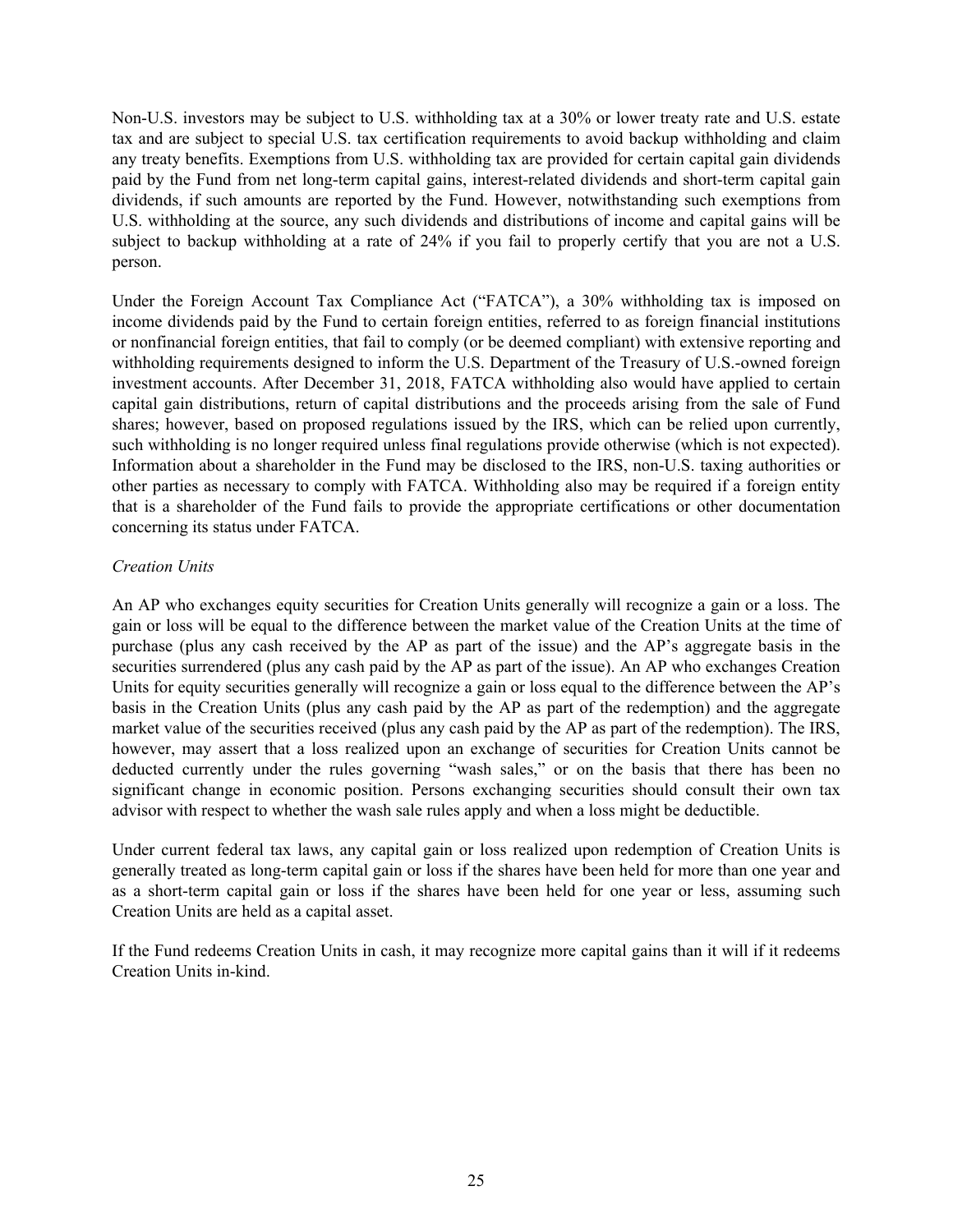# **Additional Information**

#### *Other Information*

For purposes of the 1940 Act, the Fund is treated as a registered investment company. Section 12(d)(1) of the 1940 Act restricts investments by investment companies in the securities of other investment companies, including shares of the Fund. In October 2020, the SEC adopted regulatory changes related to the ability of an investment company to invest in other investment companies in excess of specified statutory limits. These changes include, among other things, amendments to Rule 12d1-1, the rescission of Rule 12d1-2, the adoption of new Rule 12d1-4, and the rescission of certain exemptive relief issued by the SEC permitting certain fund of funds arrangements. Rule 12d1-4 permits the Fund to invest in other investment companies, including money market funds, beyond the statutory limits, subject to certain conditions.

#### *Continuous Offering*

The method by which Creation Units are purchased and traded may raise certain issues under applicable securities laws. Because new Creation Units are issued and sold by the Fund on an ongoing basis, at any point a "distribution," as such term is used in the Securities Act of 1933, as amended (the "Securities Act"), may occur. Broker-dealers and other persons are cautioned that some activities on their part may, depending on the circumstances, result in their being deemed participants in a distribution in a manner which could render them statutory underwriters and subject them to the Prospectus delivery and liability provisions of the Securities Act.

For example, a broker-dealer firm or its client may be deemed a statutory underwriter if it takes Creation Units after placing an order with the Distributor, breaks them down into individual shares, and sells such shares directly to customers, or if it chooses to couple the creation of a supply of new shares with an active selling effort involving solicitation of secondary market demand for shares. A determination of whether one is an underwriter for purposes of the Securities Act must take into account all the facts and circumstances pertaining to the activities of the broker-dealer or its client in the particular case, and the examples mentioned above should not be considered a complete description of all the activities that could lead to categorization as an underwriter.

Broker-dealer firms should also note that dealers who are not "underwriters" but are effecting transactions in shares, whether or not participating in the distribution of shares, are generally required to deliver a prospectus. This is because the prospectus delivery exemption in Section 4(a)(3) of the Securities Act is not available with respect to such transactions as a result of Section 24(d) of the 1940 Act. As a result, broker dealer-firms should note that dealers who are not underwriters but are participating in a distribution (as contrasted with ordinary secondary market transactions) and thus dealing with shares that are part of an over-allotment within the meaning of Section  $4(a)(3)(a)$  of the Securities Act would be unable to take advantage of the prospectus delivery exemption provided by Section  $4(a)(3)$  of the Securities Act. Firms that incur a prospectus delivery obligation with respect to shares of the Fund are reminded that under Rule 153 of the Securities Act, a prospectus delivery obligation under Section 5(b)(2) of the Securities Act owed to an exchange member in connection with a sale on the Exchange is satisfied by the fact that such Fund's Prospectus is available on the SEC's electronic filing system. The prospectus delivery mechanism provided in Rule 153 is only available with respect to transactions on an exchange.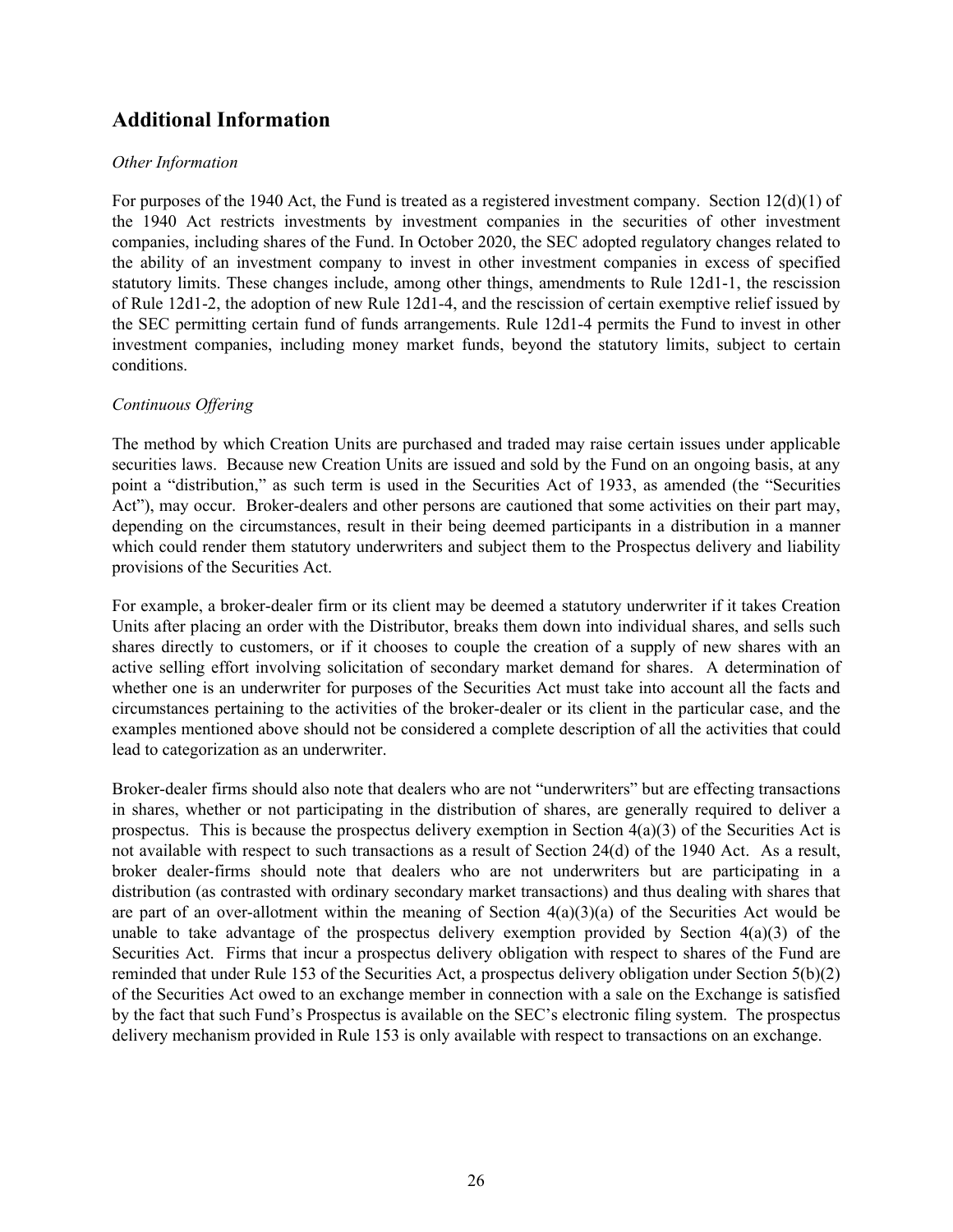### *Premium/Discount Information*

Information regarding how often the shares of the Fund traded on the Exchange at a price above (i.e. at a premium) or below (i.e. at a discount) the NAV of the Fund is available at https://www.v-shares.com.

#### *Notices*

Shares are not sponsored, endorsed, or promoted by the Exchange. The Exchange makes no representation or warranty, express or implied, to the owners of Shares or any member of the public regarding the ability of the Fund to track the total return performance of the Underlying Index or the ability of the Underlying Index identified herein to track the performance of its constituent securities. The Exchange is not responsible for, nor has it participated in, the determination of the compilation or the calculation of the Underlying Index, nor in the determination of the timing, prices, or quantities of Shares to be issued, nor in the determination or calculation of the equation by which Shares are redeemable. The Exchange has no obligation or liability to owners of Shares in connection with the administration, marketing, or trading of the Shares.

The Exchange does not guarantee the accuracy and/or the completeness of the Underlying Index or the data included therein. The Exchange makes no warranty, express or implied, as to results to be obtained by the Fund, owners of Shares, or any other person or entity from the use of the Underlying Index or the data included therein. The Exchange makes no express or implied warranties, and hereby expressly disclaims all warranties of merchantability or fitness for a particular purpose with respect to the Underlying Index or the data included therein. Without limiting any of the foregoing, in no event shall the Exchange have any liability for any lost profits or indirect, punitive, special, or consequential damages even if notified of the possibility thereof.

The Adviser, the Exchange, and the Fund make no representation or warranty, express or implied, to the owners of Shares or any member of the public regarding the advisability of investing in securities generally or in the Fund particularly or the ability of the Underlying Index to track general stock market performance. The Fund and the Adviser do not guarantee the accuracy, completeness, or performance of the Underlying Index or the data included therein and shall have no liability in connection with the Underlying Index or Underlying Index calculation. The index calculation agent maintains and calculates the Underlying Index used by the Fund. The index calculation agent shall have no liability for any errors or omissions in calculating the Underlying Index.

# **Financial Highlights**

Because the Fund has recently commenced operations, there are no financial highlights available at this time.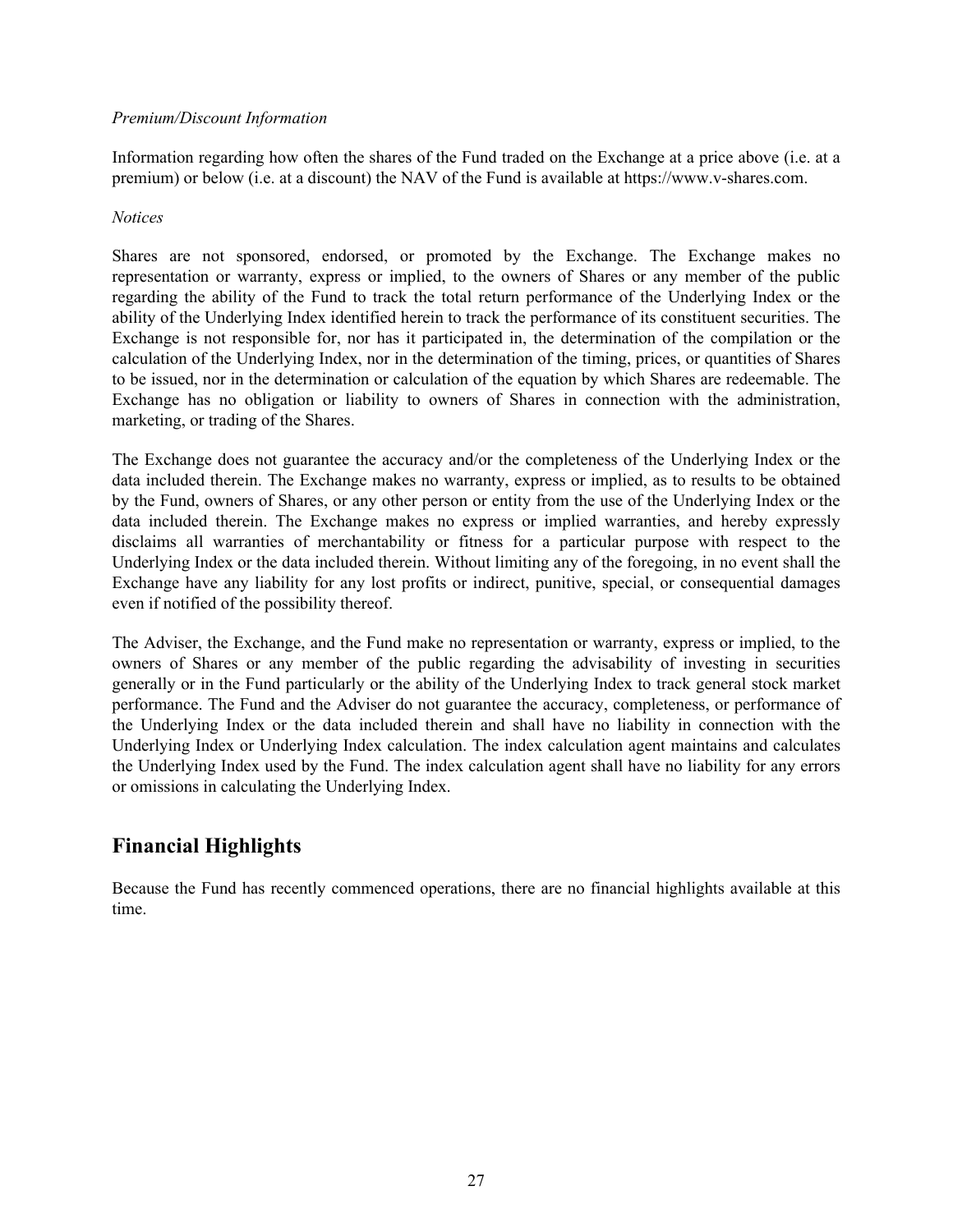#### **INVESTMENT ADVISER**

V-Square Quantitative Management, LLC 875 N Michigan Avenue, Suite 3216 Chicago, IL 60611

#### **INVESTMENT SUB-ADVISER**

Vident Investment Advisory, LLC 1125 Sanctuary Parkway, Suite 515 Alpharetta, Georgia 30009

#### **INDEPENDENT REGISTERED PUBLIC ACCOUNTING FIRM**

Cohen & Company, Ltd. 342 North Water Street, Suite 830 Milwaukee, Wisconsin 53202

#### **LEGAL COUNSEL**

Stradley Ronon Stevens & Young, LLP 2005 Market Street, Suite 2600 Philadelphia, Pennsylvania 19103

#### **CUSTODIAN**

U.S. Bank N.A. Custody Operations 1555 North Rivercenter Drive, Suite 302 Milwaukee, Wisconsin 53212

#### **INDEX PROVIDER**

MSCI Inc. 7 World Trade Center 250 Greenwich Street, 49 Floor New York, New York 10007

#### **TRANSFER AGENT, FUND ACCOUNTANT AND FUND ADMINISTRATOR**

U.S. Bancorp Fund Services, LLC, doing business as U.S. Bank Global Fund Services 615 East Michigan Street Milwaukee, Wisconsin 53202

#### **DISTRIBUTOR**

Quasar Distributors, LLC 111 East Kilbourn Avenue, Suite 2200 Milwaukee, Wisconsin 53202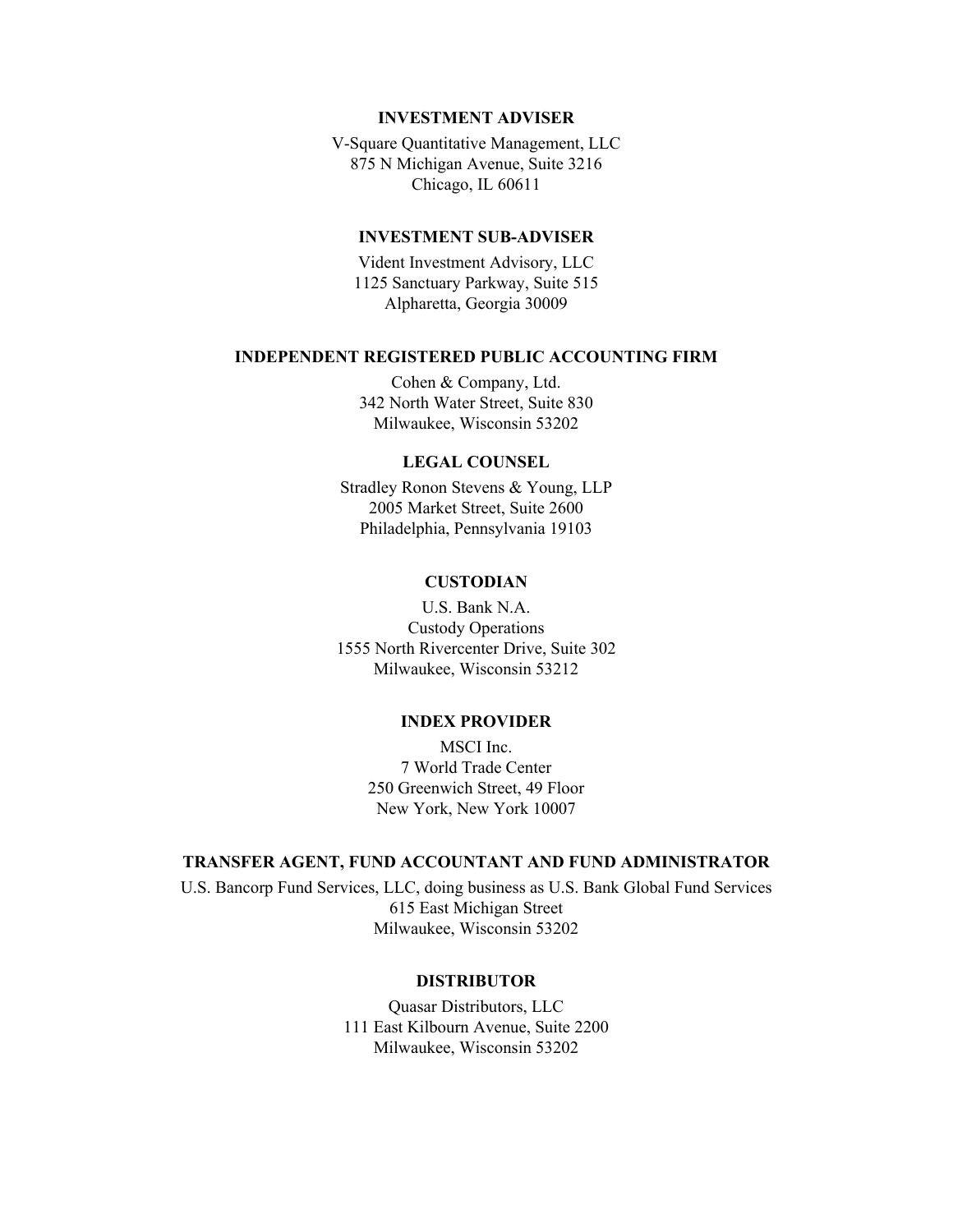# **Privacy Notice**

The Fund collects only relevant information about you that the law allows or requires them to have in order to conduct their business and properly service you. The Fund collects financial and personal information about you ("Personal Information") directly (e.g., information on account applications and other forms, such as your name, address, and social security number, and information provided to access account information or conduct account transactions online, such as password, account number, e-mail address, and alternate telephone number), and indirectly (e.g., information about your transactions with us, such as transaction amounts, account balance and account holdings).

The Fund does not disclose any non-public personal information about their shareholders or former shareholders other than for everyday business purposes such as to process a transaction, service an account, respond to court orders and legal investigations or as otherwise permitted by law. Third parties that may receive this information include companies that provide transfer agency, technology and administrative services to the Fund, as well as the Fund's investment adviser who is an affiliate of the Fund. If you maintain a retirement/educational custodial account directly with the Fund, we may also disclose your Personal Information to the custodian for that account for shareholder servicing purposes. The Fund limits access to your Personal Information provided to unaffiliated third parties to information necessary to carry out their assigned responsibilities to the Fund. All shareholder records will be disposed of in accordance with applicable law. The Fund maintains physical, electronic and procedural safeguards to protect your Personal Information and requires their third-party service providers with access to such information to treat your Personal Information with the same high degree of confidentiality.

In the event that you hold shares of the Fund through a financial intermediary, including, but not limited to, a broker-dealer, bank, credit union or trust company, the privacy policy of your financial intermediary governs how your non-public personal information is shared with unaffiliated third parties.